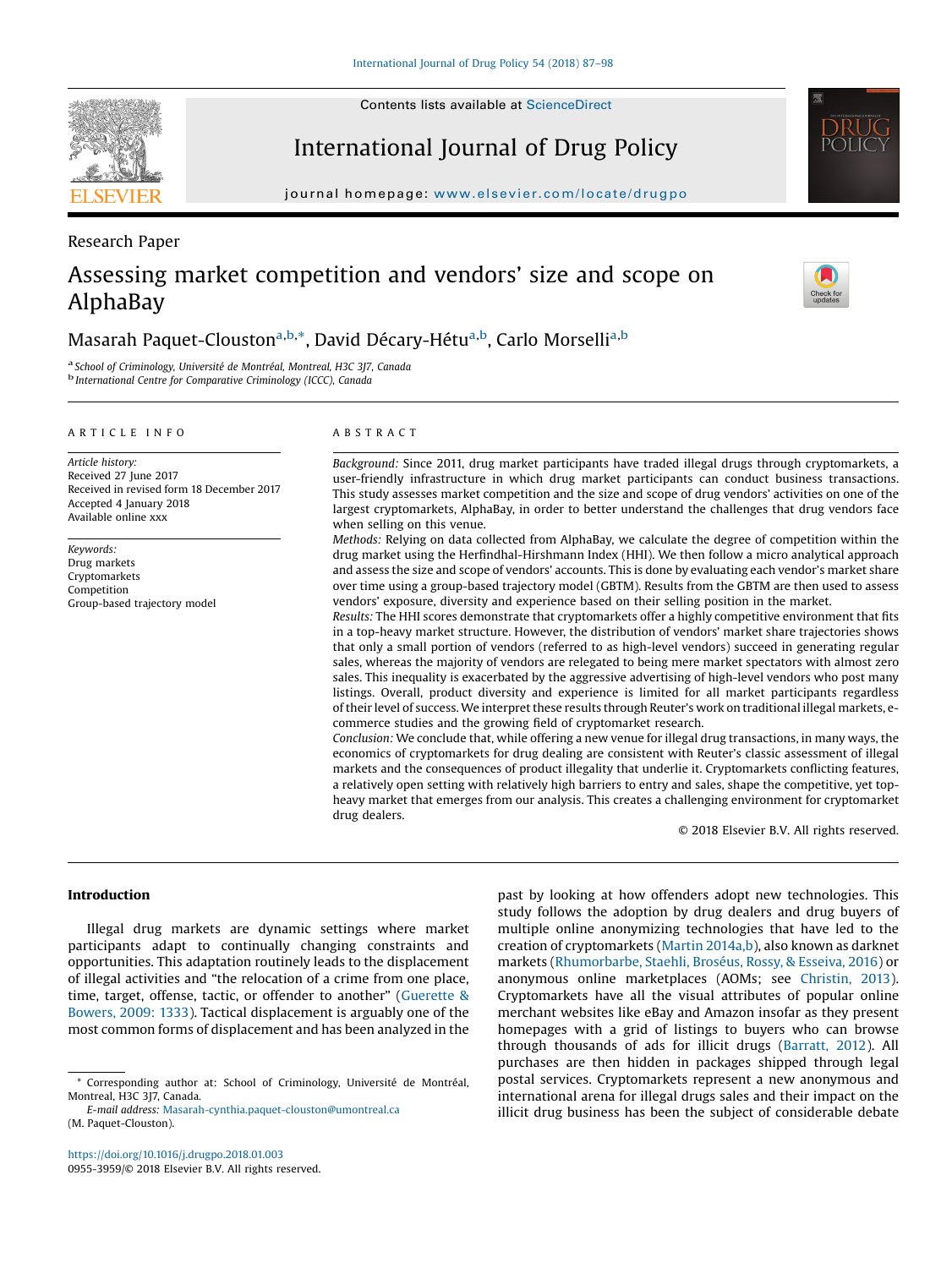(Barratt, Ferris, & [Winstock.,](#page-10-0) 2013; [Martin,](#page-10-0) 2014a). To better understand the extent to which cryptomarkets shape the drug business, this study assesses market competition and the size and scope of drug vendors' activities on one of the largest cryptomarkets.

In the following sections, we first consider the impact of product illegality on drug markets and how technology influences commerce and sales. We then introduce online illicit markets and the subsequent rise of cryptomarkets in the 2010s. Using data collected on one of the largest cryptomarkets for illegal drugs, we continue by evaluating the degree of competition on the drug market. Then, we assess the size and scope of cryptomarket drug vendors through time, as well as their experience, exposure, and diversity according to their position in the market. These results are used to evaluate the structural challenges that drug vendors must face on cryptomarkets, which are examined in details in the discussion section.

#### Drug markets

Reuter [\(1983\)](#page-11-0) found that the illegality of a market commodity affects the way firms<sup>1</sup> undertake production and distribution. Illegality creates constraints that impose high cost-transaction conditions which result in illegal firms remaining small, fragmented, ephemeral and undiversified in their activities and prevent them from gaining an edge in the market. Reuter argued that most costs associated with the supply of illegal goods and services originate from the number of individuals involved and the coordination of group activities. Firms that supply illegal goods and services operate in a risky extra-legal environment in which arrests and asset seizures are a constant risk. To minimize such risks, illegal firms must control the flow of information about their activities, which prevents them from launching advertising campaigns ([Kleiman,](#page-10-0) 1991; [Reuter,](#page-11-0) 1983), thus forcing them to restrict their size and scope.

Much research on illegal drug markets is consistent with Reuter's assessment of the size and scope of illegal firms and the consequences of product illegality. In contrast with the image of large-scale criminal organizations that dominate illegal markets, firms involved in selling illegal drugs have been found to be relatively small, consisting of fewer than 10 participants ([Bouchard](#page-10-0) & [Morselli,](#page-10-0) 2014). In interviews, drug entrepreneurs asserted that smaller groups of individuals are considered more secure than larger groups ([Adler,](#page-10-0) 1993; [Jacobs,](#page-10-0) 1999; Reuter & [Haaga,](#page-11-0) 1989). Drug markets have also been found to be populated by small and flexible networks of free independent entrepreneurs always on the lookout for financial opportunities. Opportunistic entrepreneurs often come together for a limited set of transactions, with the aim of maximizing financial gains, disbanding shortly afterwards ([Adler,](#page-10-0) 1993; [Desroches,](#page-10-0) 2007; [Morselli,](#page-11-0) 2009; [Pearson,](#page-11-0) Hobbs, Jones, [Tierney,](#page-11-0) & Ward, 2001). Arms-length associations between drug entrepreneurs are therefore generally short-lived compared with more enduring ideologically-driven criminal groups ([Mor](#page-11-0)selli, [Giguère,](#page-11-0) & Petit., 2007).

While such constraints limit the typical illegal firm's growth, little acumen and investment are required to enter, quit and reenter drug markets [\(Adler,](#page-10-0) 1993; [Bouchard,](#page-10-0) 2007), even at the higher echelons of the drug distribution chain (Reuter & [Haaga,](#page-11-0) [1989](#page-11-0)). These studies combined suggest that illegal firms participating in drug markets are confronted with a very competitive environment that constrains how they operate. However, the economic environment is constantly changing, especially with the recent use of pseudonymous communication and payment technologies on the rise, providing drug dealers with a new distribution channel: online markets.

# Online markets

A substantial amount of research has been devoted to studying the impact of the Internet on licit markets. Some studies have argued that online markets should generate more competitive pressure on online vendors (Ellison & [Ellison,](#page-10-0) 2009; [Brynjolfsson,](#page-10-0) [Smith,](#page-10-0) & Yu Hu, 2003; [Brynjolfsson](#page-10-0) & Smith, 2000). Search costs for buyers (the costs of searching for products and comparing their prices) are lower online because of fast and effective search engines ([Brynjolfsson](#page-10-0) & Smith, 2000; [Brynjolfsson](#page-10-0) et al., 2003). Switch costs for online buyers (costs associated with changing supplier for a specific product or service) are also lower because they can easily find and switch to other vendors when they are dissatisfied with their purchase (Cambini, [Meccheri,](#page-10-0) & Virginia, [2011\)](#page-10-0). Menu costs for vendors (the costs related to a change in how a product is priced) are expected to be insignificant for online markets, allowing retailers to optimally adjust prices to align with market demand with more flexibility [\(Brynjolfsson](#page-10-0) & Smith, 2000).

Despite these features, [\(Cambini](#page-10-0) et al., 2011) point out that online markets have yet to reach the high level of competition once predicted by economists. Rather, empirical research has shown that market power in online markets is highly concentrated ([Brynjolfsson](#page-10-0) & Smith, 2000; Clay, [Krishnan,](#page-10-0) & Wolff, 2001; [Elberse,](#page-10-0) 2008; Wang & [Zhang,](#page-11-0) 2015). This is a result of consumers' willingness to pay higher prices for goods sold by reputable online vendors compared with goods sold by unrated vendors ([Smith](#page-11-0) & [Brynjolfsson,](#page-11-0) 2001). Branding has also proven to be of great importance for online buyers because they are concerned with unobservable quality control ([Latcovich](#page-10-0) & Smith, 2001). Advertising is perceived as a signal of reliability and security in online shopping. This can increase the market power of vendors who make significant investments in advertising aimed at building a good reputation in online markets while also pushing out smaller competitors with lower advertising budgets. Wang and [Zhang](#page-11-0) [\(2015\)](#page-11-0) reported that because online markets are large virtual settings where vendors face high fixed costs and low marginal costs, they are motivated to aggressively advertise their products and services.

The literature on e-commerce informs us on the different economic forces that influence the structure of online licit markets. Keeping this in mind, we now look at online illegal markets where illegal goods and services are sold.

#### Cryptomarkets

Studies investigating the impact of the Internet on markets' structural features are becoming increasingly relevant for criminologists as illegal firms shift their activities online. Past research (Yip, Webber, & [Shadbolt,](#page-11-0) 2013; [Wehinger,](#page-11-0) 2011; [Motoyama](#page-11-0) et al., [2011\)](#page-11-0) has shown that online illicit markets have been active for more than 25 years, including discussion forums and chat rooms dealing in stolen financial information, hacking kits, fake identity papers, stolen account credentials, spam and hacking services. These markets provide convergence settings where participants, either acting alone or in firms, put up listings and transact with one another anonymously. The anonymity of these markets has generated uncertainty among participants because scammers regularly exploit participants with impunity. Thus, to circumvent the risks associated with transaction failures, market

 $1$  The term firm is what Reuter used in his seminal dissertation on organized crime. It refers to any organization, small or big, and is meant as a generic term for all illicit organizations he studied. To remain faithful to Reuter's work, we will use this term as well when referring to illicit organizations and vendor accounts, whether they represent one or more individuals.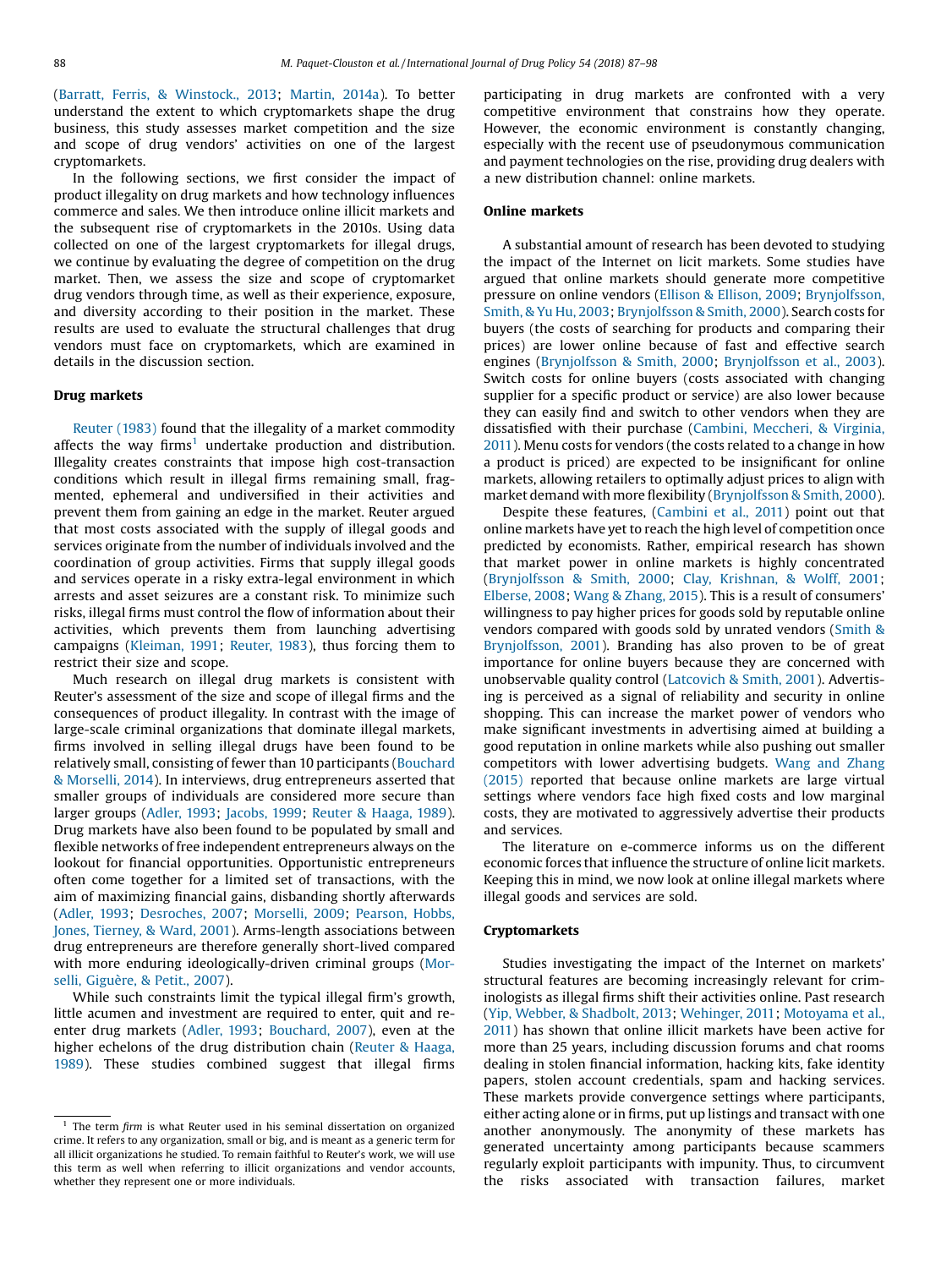administrators act as regulators ([Wehinger,](#page-11-0) 2011). Once trust is established, these markets have been known to be global, competitive and driven by market dynamics (Yip et al., [2013](#page-11-0)). They are open advertising spaces where vendors advertise and reach a large pool of potential buyers (Chu, [Holt,](#page-10-0) & Ahn, 2010; [Holt](#page-10-0) & [Lampke,](#page-10-0) 2010; Motoyam et al., 2011).

In 2011, a new breed of online marketplaces with a focus on security, anonymity and ease of use was launched. Referred to as a cryptomarket, this new type of marketplace shares many of the visual cues of legitimate online markets, such as eBay [\(Christin,](#page-10-0) [2013](#page-10-0); [Barratt,](#page-10-0) 2012). By implementing two novel technologies, these markets provide a safer environment than previous markets hosted on forum discussion and chat rooms. The first technology, the Tor network, is an anonymizing network that routes its users' Internet traffic through a series of relays that build a buffer between the users and the website they wish to visit [\(Dingledine,](#page-10-0) [Mathewson,](#page-10-0) & Syverson, 2004). Websites can only trace back the connection to the last relay, making it very difficult to pinpoint the geographical location of the visitors of a website. The Tor network also allows cryptomarket administrators to conceal the location of their website servers, increasing the difficulty for law enforcement to localize the servers and to shut them down. The second technology, cryptocurrencies (the preferred one so far is the Bitcoin) also contributes to the security of marketplaces by providing a pseudo-anonymous means to make payments ([Nakamoto,](#page-11-0) 2008). Bitcoin is a digital currency that only tracks users through a unique identifier called a 'wallet'. With good money laundering techniques, such as Tumblers that mix bitcoin together (Moser, Bohme, & [Breuker,](#page-11-0) 2013), individuals can limit the risks of identification before converting their cryptocurrencies to fiat currencies.

Both digital and physical products are sold on cryptomarkets. When attempting to deliver a physical product, vendors commonly disguise the good in a package that resembles a package from large online retailers such as Amazon, and sends it through postal services to the address provided by the buyer ([Volery,](#page-11-0) 2015). Vendors can also use drop shipping for package delivery where "retailers operating in a jurisdiction where a substance is illegal arrange purchases on behalf of their customers from manufacturers or wholesalers instructed to deliver directly to their customers" [\(Aldridge](#page-10-0) & Askew, 2017: 102).

The first cryptomarket, Silk Road (SR1), was launched in February 2011 and operated for more than two years with almost total impunity, dealing mainly in illicit drugs that were shipped through the mail to customers. Drugs accounted for 17 of the 20 largest product categories on Silk Road [\(Aldridge](#page-10-0) & Décary-[Hétu,](#page-10-0) 2014). Since 2015, cannabis, MDMA (ecstasy) and cocainerelated products have been the most popular drugs sold online, representing about 70% of all sales (Soska & [Christin,](#page-11-0) 2015).

The Federal Bureau of Investigation (F.B.I.) seized the servers hosting Silk Road in October 2013 (Aldridge & [Décary-Hétu,](#page-10-0) 2014), but that did little to deter online drug vendors and buyers. During the weeks following the seizure, vendors and buyers moved to other markets or started their own cryptomarkets ([Soska](#page-11-0) & [Christin,](#page-11-0) 2015). Eventually, these new marketplaces were also disrupted by police operations, but the impact of the police operations were quite limited as cryptomarket activity recovered very quickly (Soska and [Christin,](#page-11-0) 2015; Décary-Hétu and Giommoni, 2016). This could be due to participants' strong appreciation for the platforms.

Indeed, vendors reported that they enjoy the "simplicity in setting up vendor accounts and the opportunity to operate within a low risk, high traffic, high mark-up, secure and anonymous Deep Web infrastructure" (Van Hout & [Bingham,](#page-11-0) 2014: 183). They also reported appreciating the possibility for "professional advertising of quality products, professional communication and visibility on forum pages [ . . . ]" (Van Hout & [Bingham,](#page-11-0) 2014: 183). Yet, [Christin](#page-10-0) [\(2013\)](#page-10-0) found that most Silk Road vendors disappeared within three months of market entrance and only 9% of Silk Road vendors (112 vendors) were present for the entire period of his eight month study. The overall lifespan of listings was also found to be quite short, at less than three weeks, with a very low survival rate of listings [\(Christin,](#page-10-0) 2013). Following the fall of Silk Road, [Soska](#page-11-0) and [Christin](#page-11-0) (2015) conducted a two-year observation on multiple cryptomarkets, between 2013 and 2015, and found that the number of vendors considerably increased. A large proportion of them also sold on multiple marketplaces at the same time to reduce the uncertainty associated with sudden marketplace closures. During this two-year period of observation, [Soska](#page-11-0) and [Christin](#page-11-0) (2015) found that about 70% of vendors sold less than \$1000 worth of products and only 2% sold more than \$100,000. High achieving vendors had trusted reputation in the market (Tzanetakis, [Kamphausen,](#page-11-0) Werse, & von Laufenberg, 2016). The same study found that the total volume of sales across all cryptomarkets was stable between \$300,000-\$500,000 USD per day, with peaks around \$650,000 USD. However, since the methodology of Soska and [Christin](#page-11-0) (2015) does not consider listings with a price over \$1000 USD, the numbers mentioned above may be undervalued.

On the demand side, customers noted that transactions were more convenient, professional and safer, avoiding face-to-face meetings with dealers ([Barratt](#page-10-0) et al., 2013; Van Hout & [Bingham,](#page-11-0) [2013a,b\)](#page-11-0). They also mentioned that they enjoyed the harm reduction ethos within the virtual community, the wider range of products available, the better quality of the drugs and the use of vendor rating systems ([Barratt](#page-10-0) et al., 2013). Moreover, participants' strong appreciation goes beyond economic arguments: several studies found that cryptomarkets hosted an active community in which participants shared drug consumption experiences, information about drug use and argued against dominant discourses on drug prohibition ([Maddox,](#page-10-0) Barratt, Allen, & Lenton, 2016; Van [Hout](#page-11-0) & [Bingham,](#page-11-0) 2013a,b; 2014). Cryptomarkets were also found to be characterized by libertarian philosophical discourses ([Maddox](#page-10-0) et al., [2016](#page-10-0)), especially in the case of Silk Road ([Munksgaard](#page-11-0) & [Demant,](#page-11-0) 2016). Thus, cryptomarkets do not only have an economic purpose, they also gather a living community of individuals who share a marginal sub-culture [\(Maddox](#page-10-0) et al., 2016), a characteristic that was also found in the traditional drug trade research ([Sandberg,](#page-11-0) 2012a, 2012b; [Hammersvik,](#page-10-0) Sandberg, & Pedersen, [2012](#page-10-0)).

Overall, the resilience of cryptomarkets (Soska & Christins, 2015), their growth (Aldridge & [Décary-Hétu,](#page-10-0) 2016) and participants' strong appreciation (Barratt, Ferris, & [Winstock,](#page-10-0) 2016, [Barratt](#page-10-0) et al., 2013; Van Hout & [Bingham,](#page-11-0) 2013a,b) strongly suggest that such online markets fill a void in the illegal drug business and they are not expected to disappear anytime soon. Thorough understanding of their inner-working is thus needed.

# Competition and cryptomarket drug vendors

Cryptomarkets represent new distribution channels through which illicit goods can be bought and sold. Past researchers have argued that cryptomarkets could potentially disrupt the illicit drug business [\(Barratt](#page-10-0) et al., 2013; [Martin,](#page-10-0) 2014a). The online anonymous environment of cryptomarkets removes some of the constraints mentioned by [Reuter](#page-11-0) (1983). For instance, vendors openly advertise their products and thus expose themselves. Each listing is an advertisement in and of itself and vendors can use discussion forums linked to cryptomarkets to further promote their business activities. Cryptomarkets also oversee the ordering process, which consequently frees vendors from having to invest time and resources in processing orders which are received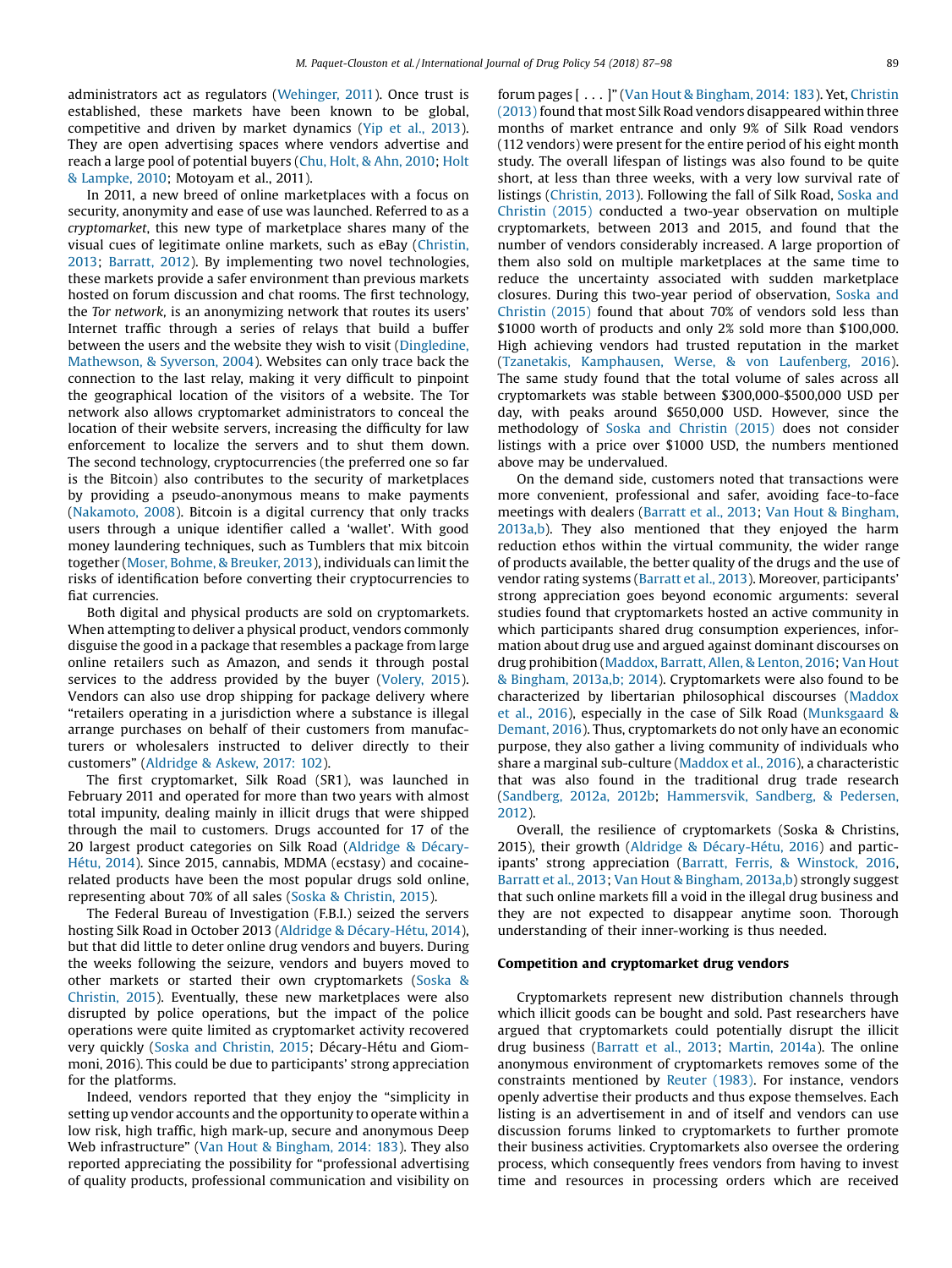automatically by cryptomarkets who also handle payments thereby relieving vendors from accounting responsibilities. Finally, cryptomarkets are international by nature in that they host vendors across multiple countries (Décary-Hétu, [Paquet-Clouston,](#page-10-0) & [Aldridge,](#page-10-0) 2016). Police investigations may be more difficult given the diffuse nature of cryptomarkets and the inability to establish with any degree of certainty the precise location of drug dealing offenses (in the vendor's country, in the country hosting the cryptomarkets servers and/or even in the buyer's country). Pseudo-anonymous technologies used for drug transactions, such as the Tor network and cryptocurrencies, also pose great challenges to law enforcement agencies. Thus, the unique features of cryptomarkets, such as advertising possibilities, payment systems, international customers and pseudo-anonymous technologies seem to offer interesting economic opportunities for drug vendors.

At the same time, [Reuter](#page-11-0)'s (1983) research on the impact of product illegality on market structure still provides an important foundation for researchers trying to understand competition in this new area. Reuter's research indicates that illegal drug markets are competitive and populated by small and ephemeral firms whose growth is constrained by the driving forces of product illegality. The important presence of such transitory firms on cryptomarkets has already been revealed by Soska and [Christin](#page-11-0) [\(2015\)](#page-11-0) who found that most listings were ephemeral and most vendors small-scale. Research on online markets has also shown that certain characteristics of cryptomarkets could foster competition, such as lowering search and switch or menu costs [\(Cambini](#page-10-0) et al., [2011](#page-10-0); [Brynjolfsson](#page-10-0) et al., 2003). Cryptomarkets could consequently be a very competitive environment for drug dealing. Yet, cryptomarkets are also anonymous and the risks of transaction failures are higher than in licit online markets ([Wehinger,](#page-11-0) 2011). To counter such risks, multiple trust building systems are established, such as automated feedback systems and escrow services (Martin, [2014a,b](#page-10-0), [Tzanetakis](#page-11-0) et al., 2016), but just like online licit markets (Wang & [Zhang,](#page-11-0) 2015; [Cambini](#page-10-0) et al., 2011), the competitive prospects for cryptomarkets may be limited by the unwillingness of consumers to risk making purchases with new and less reputed vendors. In this sense, the possibility to advertise at the international level would confront Reuter's initial limits for illegal market trading, because it would favor established suppliers who are able to brand their products while keeping smaller competitors at bay. Such a scenario would result in a top-heavy competitive market.

This research goes beyond previous studies that evaluated vendors' characteristics (i.e. [Christin,](#page-10-0) 2013; Soska & [Christin,](#page-11-0) 2015) by following a novel approach to understand the structural features of drug cryptomarkets and by providing a theoretical grounding of the results based on Reuter's work on traditional illegal markets, e-commerce studies and the growing field of cryptomarket research. We first assess market competition using the Herfindhal-Hirshmann Index (HHI – Diallo & [Tomek,](#page-10-0) 2015; [Hindriks](#page-10-0) & Myles, 2006). Then, we follow a micro-level approach and assess cryptomarket vendors' market share distribution through time using a group-based trajectory model (GBTM)

([Nagin,](#page-11-0) 2005, 1999). Inspired by Reuter's assessment on the size and scope of firms, we, moreover, evaluate vendors' experience, exposure and diversity characteristics based on similar market share trajectory groups that emerged from the GBTM model. We take these three characteristics from [Reuter](#page-11-0)'s (1983) theoretical framework (assessing firms' diversification, longevity and advertising capabilities) because they are good and reliable proxies to evaluate whether a vendor's activity is significant on the market. A vendor with high exposure  $-$ has many listings compared to others- is considered a strong advertiser in the market. A diversified vendor has a large size and scope, dealing in many sub-markets. A vendor with experience is a vendor that has been on the market for an extended duration, compared to others. These analyses, when put in relationship with past research, contribute to a better understanding of the market's inner-working by illustrating some of the structural challenges that drug vendors face on cryptomarkets.

#### Methodology

# Data collection

Our data was collected using the DATACRYPTO software tool developed by [Décary-Hétu](#page-10-0) and Aldridge (2015). It is a web crawler that was used in a number of published research to collect data on cryptomarkets ([Décary-Hétu](#page-10-0) et al., 2016; Aldridge & [Décary-Hétu,](#page-10-0) [2016](#page-10-0); [Kruithof](#page-10-0) et al., 2016; [Décary-Hétu](#page-10-0) & Aldridge, 2015). Once launched, it starts by downloading the home page of a cryptomarket and parses that page for hyperlinks to other content on the same cryptomarket. It then fetches that content iteratively, looking for more pages to download. When this is completed, DATACRYPTO switches to its scraping mode and extracts all the relevant information from each web page.

DATACRYPTO was used to collect information on Alphabay at six successive points in time: at the end of September, October, November and December of 2015, as well as January and February 2016. Alphabay was, at the time of data collection, one of the largest cryptomarkets available, as well as one of the most stable. All listings posted in the drug sections of the cryptomarket and the related vendors' pages were saved and analyzed. Listings that offered drug paraphernalia such as smoking pipes or syringes were removed. The final dataset is presented in Table 1.

Table 1 shows an expansion of the cryptomarket, as the number of drug listings, vendors and feedbacks increases over time. However, since listings can be taken down by vendors anytime, there is a possibility that the number of listings and feedbacks captured in the dataset are under-estimated. This means that the further we go back in time to consider vendors' feedbacks, the less accurate the comparative analysis among vendors is, since some vendors could have deleted their listings with feedbacks. Since this research considers feedbacks as a reliable metric to estimate a vendor's number of sales (just like [Kruithof](#page-10-0) et al., 2016), we consider only the feedbacks left two weeks prior to the data collection for the subsequent analyses. We limit the period to two weeks because using one week of feedbacks is too short as a spike

#### Table 1

Distribution of Sample over the Period of Study.

| Month of data collection | Cumulative Number of vendors | Cumulative<br>Number of listings | Cumulative<br>Number of feedbacks | Number of feedbacks two weeks<br>before data collection |
|--------------------------|------------------------------|----------------------------------|-----------------------------------|---------------------------------------------------------|
| September 2015           | 692                          | 6923                             | 21.749                            | 2176                                                    |
| October 2015             | 813                          | 10.734                           | 34.303                            | 3462                                                    |
| November 2015            | 1210                         | 16.139                           | 51.972                            | 5356                                                    |
| December 2015            | 1369                         | 20.112                           | 87.616                            | 4389                                                    |
| January 2016             | 1416                         | 22,040                           | 121,708                           | 7312                                                    |
| February 2016            | 1582                         | 25.395                           | 153.331                           | 6134                                                    |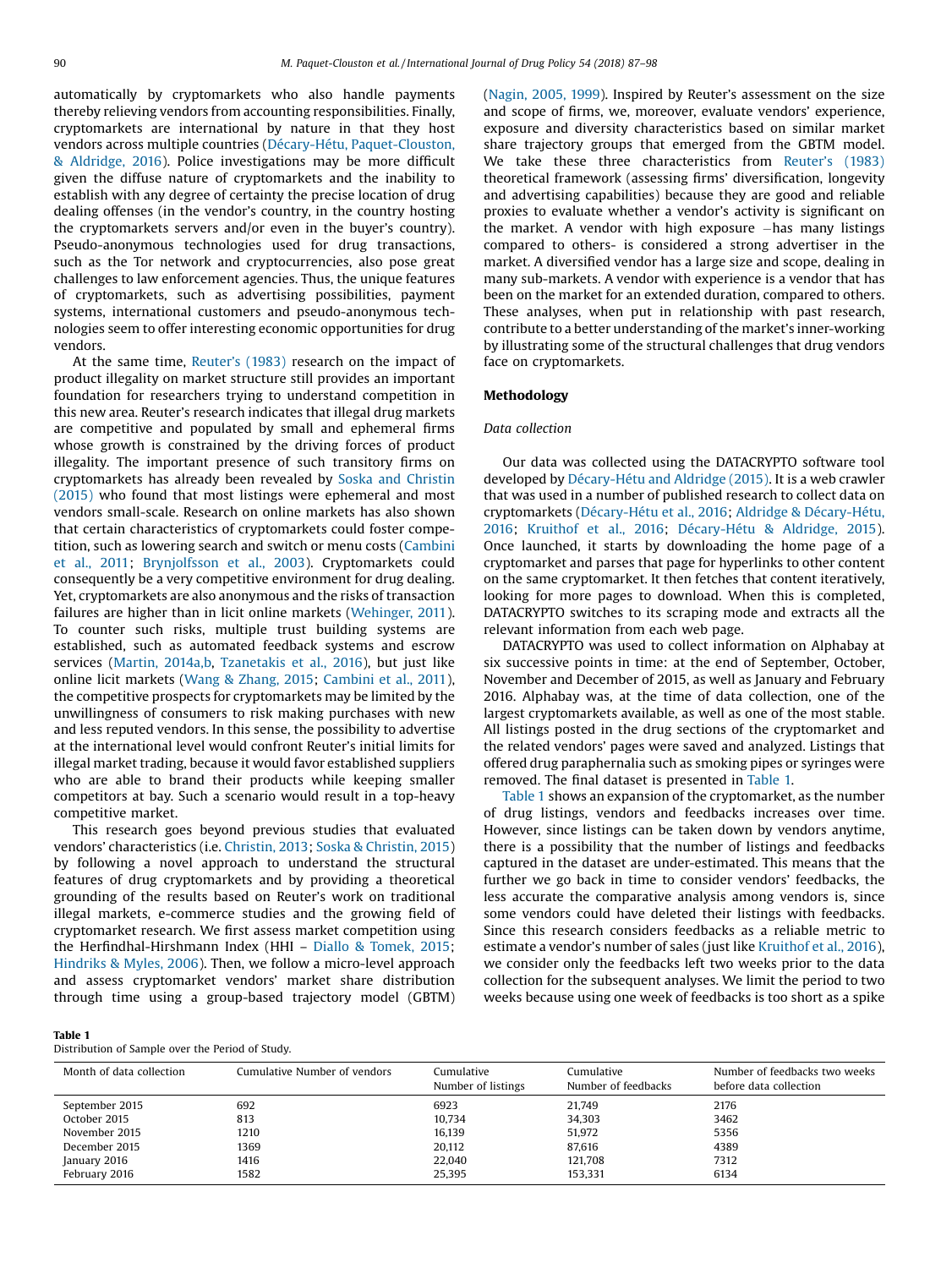in the sales of a vendor may artificially increase the vendor's market share and not be representative of the true state of the cryptomarket. Using three or even four weeks of feedbacks has been a common practice inpast works (see for example [Décary-Hétu](#page-10-0) et al., 2016), but this extended coverage period reduces the accuracy of the analyses in ourstudy.Indeed,we found in our datasets that20%oflistingsdidnot remain online for more than two weeks. By considering only the feedbacks from the past two weeks, we thus guarantee that our analyses are based on at least 80% of all listings that were active at some point during those two weeks.

To develop variables for market shares, exposure, experience and diversity, we extracted from each vendor's page the date the vendor started to sell on the cryptomarket and from each listings' page the title, product description and drug category.

#### Variables

#### Market shares

"Market share" refers to a vendor's sales compared to the total amount of sales in a market. Market share shows a vendor's relative power in a market compared to all vendors [\(Hindriks](#page-10-0) & [Myles,](#page-10-0) 2006). For this study, market share indicates a vendor's relative success on a cryptomarket and is based on the number of feedbacks posted on a vendor's total listings two weeks prior to each data collection. Just like [Kruithof](#page-10-0) et al. (2016), we consider that the number of feedbacks is a good proxy to assess the level of transactions a vendor does on a platform, relative to others. A vendor's relative power in a market could also be measured by a vendor's volume of sales (ex. in kilograms of drugs sold) or in revenues (in US dollars). Both metrics are valuable but susceptible to be affected by extreme numbers. Indeed, a vendor could make a single sale for a large volume of drugs at a very high price. This single sale would credit the vendor with a sizeable portion of the market share for volume and revenue but would fail to make the vendor a power player in the ecosystem given the vendor's limited track record. Vendors with many sales are much more likely to have name recognition and to be considered as established members of the community. We encourage future studies to test the models with measures of volume and revenue, but such analyses fall outside of the scope of this study.

Consequently, we consider below that vendors with more sales are more active on the market and are therefore more successful. A vendor's market share is the percentage of a vendor's total sales divided by the sum of all market sales, as shown in the equation below:

Market share<sub>i</sub> = 
$$
\left(\frac{TS_i}{TMS}\right) * 100
$$

Where  $TS_i$  is the total number of sales conducted by vendor  $i$ divided by TMS, the total market sales. The market share variable is calculated for each vendor and at each period of the study. Vendors who have no market share due to nil sales are considered part of the drug supply because they are willing to conduct online drug transactions. The descriptive statistics of the market share variable is provided in Table 2.

Table 2 illustrates that the maximum market share owned by a vendor is 3.13% and the minimum share is 0.00%. Throughout the six months, the mean ranges between 0.06% and 0.14% and the median ranges between 0.01% and 0.05%. Table 2 suggests that the drug market is not concentrated around a few market players.

#### Exposure

Vendors on a cryptomarket can expand their exposure on the market by posting more listings. The number of drug listings is

#### Table 2

Descriptive Statistics on Market Shares.

|                    | Number of vendors Min Max Mean S.D. |       |             |                                     | Median |
|--------------------|-------------------------------------|-------|-------------|-------------------------------------|--------|
| September 2015 692 |                                     |       |             | $0.00\%$ 3.13% $0.14\%$ 0.27% 0.05% |        |
| October 2015       | 813                                 |       |             | 0.00% 2.98% 0.12% 0.28% 0.03%       |        |
| November 2015 1210 |                                     |       |             | $0.00\%$ 2.45% $0.08\%$ 0.17% 0.02% |        |
| December 2015      | 1369                                |       |             | $0.00\%$ 2.12% $0.07\%$ 0.16%       | 0.03%  |
| January 2016       | 1416                                |       | 0.00% 2.48% | 0.07% 0.16%                         | 0.01%  |
| February 2016      | 1582                                | 0.00% | 187%        | 0.06% 0.14%                         | 0.02%  |

considered as a proxy for advertisement because listings increase a vendor's visibility on a cryptomarket. The descriptive statistics around the exposure measure is presented in Table 3.

Table 3 shows that the maximum number of listings posted by a vendor is 383. The average number of listings ranges from 10 to 16 listings with large standard deviations, suggesting that there are large differences among vendors' exposure. The median ranges between 6 and 9. Table 3 suggests that the number of listings posted by vendors increases, on average, over the period of study.

#### Diversity

Vendors who sell many types of drugs are involved in several drug submarkets and therefore have a larger size and scope in the market. The diversity measure is calculated based on the types of drugs advertised by a vendor. Vendors who advertise two types of drugs must have the capacity to supply both. For this measure, we categorize a listing based on the drug category in which it was posted on the cryptomarket. Seven large drug categories were available on the cryptomarket: (1) ecstasy; (2) cannabis; (3) psychedelics; (4) stimulants; (5) prescriptions; (6) opioids; and (7) others. [Table](#page-5-0) 4 illustrates the specific drugs included in the seven broader categories.

We manually validated the drug categorization of the January dataset, yielding a 95% accuracy rate. This specific categorization has also been used by other scholars [\(Kruithof](#page-10-0) et al., 2016). Using these seven categories, the diversity measure is calculated with the Diversity Index developed by Agresti and [Agresti](#page-10-0) (1978). The Index indicates the probability that two listings, selected at random in a population of listings related to one vendor, are in different categories (Agresti & [Agresti,](#page-10-0) 1978). It is defined as:

$$
D=1-\sum_{i=1}^k p_i^2
$$

Where  $k$  represents the number of categories associated to a vendor and  $p_i$  is the proportion of listings in the *ith* category ( $i = 1$ ,  $\ldots$  k). We standardized the index  $(SDI = \begin{bmatrix} k \\ k-1 \end{bmatrix}D)$  to facilitate interpretation of the results. SDI ranges from 0 for no diversity to 1 for perfect vendor diversification. [Table](#page-5-0) 5 shows the descriptive statistics for the diversity variable.

[Table](#page-5-0) 5 illustrates that vendors' maximum diversity score is 0.96 for high diversification, and the minimum is zero for perfect specialization. The mean diversity score ranges from 0.22 to 0.27, illustrating that for the vendors sampled there is, on average, between a 22% and 27% probability that two listings, taken at

| Table 3                                      |  |
|----------------------------------------------|--|
| Descriptive Statistics on Vendors' Exposure. |  |

|                | N    | Min | Max | Mean | Std. Dev. | Median |
|----------------|------|-----|-----|------|-----------|--------|
| September 2015 | 692  |     | 89  | 10   | 12        | 6      |
| October 2015   | 813  |     | 219 | 13   | 17        | 8      |
| November 2015  | 1210 |     | 343 | 13   | 19        | 8      |
| December 2015  | 1369 |     | 367 | 15   | 22        | 8      |
| January 2016   | 1416 |     | 369 | 16   | 24        | 8      |
| February 2016  | 1582 |     | 383 | 16   | 24        | q      |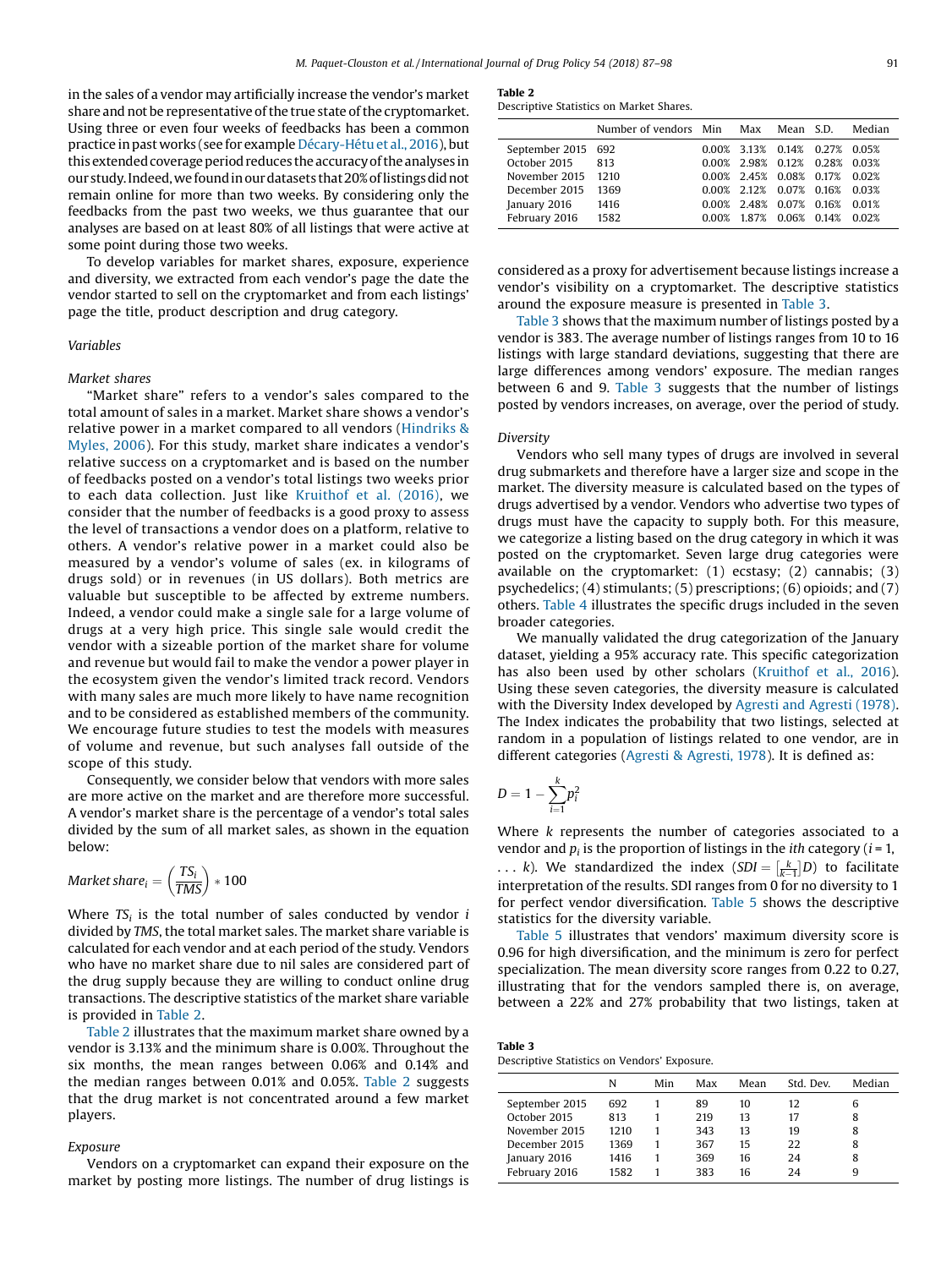| Drug Type Categorization. |                                                                         |
|---------------------------|-------------------------------------------------------------------------|
| Category                  | Most common drugs included in the category                              |
| Ecstasy                   | MDMA, euphoric stimulants, cathinone, combinations of pills and powders |
| Cannabis                  | Herbal cannabis, hash, synthetic cannabinoids, edibles, extract and oil |
| Psychedelics              | Psychedelics, hallucinogens and dissociative                            |
| Stimulants                | Cocaine, crack, speed (amphetamines) and synthetic stimulants           |
| Prescriptions             | Benzodiazepines, sedatives, hypnotics and barbiturates                  |
| Opioids                   | Heroin and codeine                                                      |
| Others                    | Steroid, tobacco and alcohol                                            |

Table 5

Descriptive Statistics on Vendors' Diversity.

<span id="page-5-0"></span>Table 4

|                | Number of vendors | Min  | Max  | Mean | S.D. | Median |
|----------------|-------------------|------|------|------|------|--------|
| September 2015 | 692               | 0.00 | በ 94 | 0.23 | 0.29 | 0.00   |
| October 2015   | 813               | 0.00 | 0.93 | 0.26 | 0.30 | 0.00   |
| November 2015  | 1210              | 0.OO | 0.94 | 0.25 | 0.30 | 0.00   |
| December 2015  | 1369              | 0.OO | 0.96 | 0.25 | 0.31 | 0.00   |
| January 2016   | 1416              | 0.OO | 0.92 | 0.22 | 0.29 | 0.00   |
| February 2016  | 1582              | 0.OO | 0 ዓ6 | 0.27 | 0.31 | ი იი   |

random in a vendor's listing, are in two different categories. According to the median, half the vendors have a perfect specialization score. Table 5 statistics suggest that vendors are much more specialized than diversified in terms of the types of drugs advertised.

#### Experience

Vendor experience is assessed according to the number of days a vendor has been selling on the marketplace, based on the date of the data collection. Vendors with experience on the cryptomarket have greater online size and scope because they are likely to be known by other market participants. The descriptive statistics around the experience variable is presented in Table 6.

Table 6 shows that by February 2016, the most experienced vendor had been on the market for about 15 months or 439 days. The minimum experience ranges between zero and five days, indicating that new vendors entered the market at each data collection. On average, vendors had been on the market for about three to six months or between 110 and 162 days. The increase in average experience suggests that vendors tend to stay on the market. The median ranges between 93 and 133 days and indicates that half the vendors had less than four months of experience.

To ensure exposure, diversity and experience were not correlated with each other (which would mean that only one variable could be used as a proxy for all three), we computed bivariate correlations between the three variables for each period of study. We found that the three variables are not highly correlated: the highest significant bivariate coefficient was 0.277.

One limit of the research is our consideration that an account is related to a single vendor. This is because many accounts can be held by a single individual. This limit has existed, and will continue to exist in many studies on online illegal markets. Yet, [Décary-Hétu](#page-10-0)

#### Table 6

| Descriptive Statistics on Vendors' Days of Experience. |  |  |  |
|--------------------------------------------------------|--|--|--|
|--------------------------------------------------------|--|--|--|

|                | Number of vendors | Min | Max | Mean | S.D. | Median |
|----------------|-------------------|-----|-----|------|------|--------|
| September 2015 | 686               | 5   | 281 | 110  | 67   | 126    |
| October 2015   | 802               | 0   | 315 | 124  | 80   | 129    |
| November 2015  | 1206              | 3   | 342 | 119  | 88   | 93     |
| December 2015  | 1365              | 2   | 373 | 130  | 94   | 109    |
| January 2016   | 1412              | O   | 400 | 146  | 99   | 122    |
| February 2016  | 1578              | 5   | 439 | 162  | 106  | 133    |

The number of vendors varies by about five vendors in the table, compared to original sample, because we did not have their registration date.

and Eudes [\(2015\)](#page-10-0) showed that only 8.9% of individuals used many accounts on an illegal carding forum. Also, Motoyam, McCoy, Levchenko, Savage, and Geoffrey, 2011 responded to this criticism by emphasizing the fact that serious and high-level traders were highly unlikely to use many accounts on one forum, due to the difficulty of building a reputation in online markets. Like Motoyam et al. (2011)'s assumption, we consider that the costs of building a reputation on cryptomarkets are high, due to the many challenges that arise from the anonymity and illegality features of cryptomarket drug transactions presented below. Also, if a vendor uses many accounts to distribute the risks of being detected by law enforcement, then that vendor will need to avoid making clear statements that the accounts are related. The extent to which the benefits of having multiple accounts to distribute the risks of being detected offset the costs of building many highly-reputed accounts is unknown. Thus, more qualitative-based research on vendors' tendency to open many accounts on one cryptomarket should be conducted in order to overcome this limit.

# Analyses

#### Market competition

To estimate drug market competition, we use the Herfindahl-Hirshmann Index (HHI). This index originates from the theory of oligopoly and is one of the most commonly used measures of competition in the literature (Diallo & [Tomek,](#page-10-0) 2015; [Hindriks](#page-10-0) & [Myles,](#page-10-0) 2006). Precisely, the HHI characterizes the distribution of a variable of interest according to its concentration across units (Dorian, Ryan, & [Weatherston.,](#page-10-0) 2007). It is defined as:

$$
HHI = \sum_{i=1}^{n} (MS_i)^2
$$

Where MS represents the market share of vendor i in a market with *n* vendors. The HHI is bound  $\sum_{n=1}^n$  $\sum_{i=1}^{N}MS_i = 1$  between 1/n and 1 because market share is distributed between  $0 \leq MS_i \leq 1$  and

An Index result close to 1 represents a pure monopoly market whereas a result near  $1/n$  represents a highly competitive market ([Dorian](#page-10-0) et al., 2007).

In this study, the drug market encompasses all drugs sold and their related vendors on a cryptomarket. The decision to study the market for all drugs has limitations because it can encompass some vendors who do not compete against each other because they sell different types of drugs. Yet, it remains relevant to consider the market for all drugs for three major reasons. First, some vendors may sell a wide range of products such as cocaine and ecstasy pills. By assessing the whole market for drugs, we can consider a vendor's relative power compared with other vendors, regardless of the types of illegal drugs advertised. Second, a large variety of products are available on cryptomarkets and easily accessible through a few clicks, which increases the range of choices for buyers. This wide range of products offered has been reported as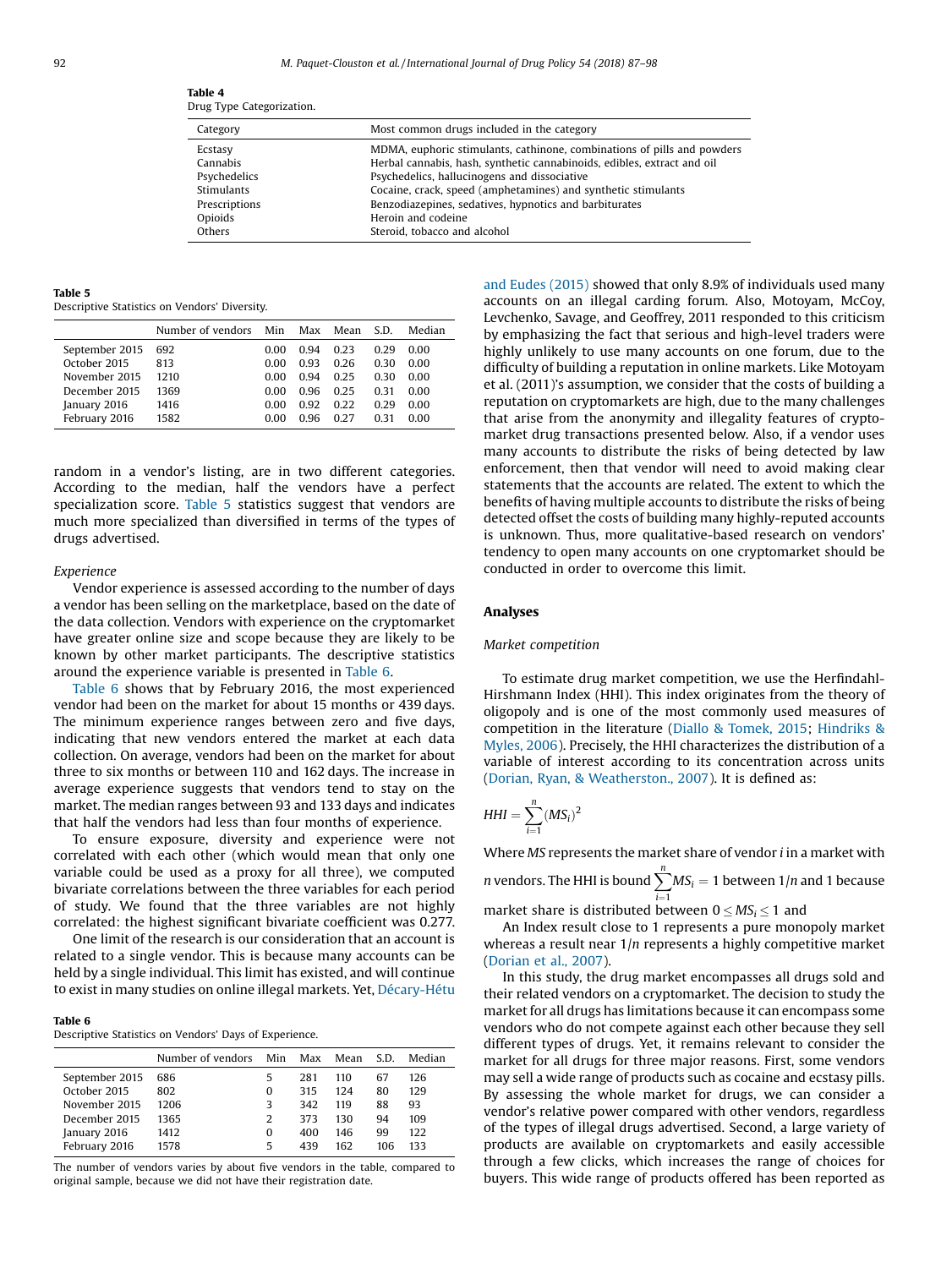one major reason why buyers shop on these platforms [\(Barratt](#page-10-0) et al., [2013](#page-10-0); Van Hout & [Bingham,](#page-11-0) 2013a). Thus, vendors could compete against one another on the platform even though they do not sell the same types of product. Third, studying the whole market for illegal drugs allows a global perspective that considers all drug market players instead of only a fringe. Future studies should more closely examine the submarkets of the larger illegal drug market.

#### Group-Based trajectory modeling

The second analysis involves assessing the distribution of vendors' size and scope through time. To begin, we evaluate whether clusters of market share trajectories emerge among drug vendors by computing a group-based trajectory model (GBTM) on market shares using the STATA statistical software along with the TRAJPLOT plugin (Jones & [Nagin,](#page-10-0) 2013, 2012). To compute group trajectories, GBTM uses maximum likelihood estimation [\(Nagin,](#page-11-0) [2005](#page-11-0)). Three forms of likelihood estimation functions are possible: censored normal (CNORM), Poisson and logit [\(Nagin,](#page-11-0) 2005). The choice of the likelihood functions depends on the distribution of the outcome variable in the model. For this model, the outcome variable is the market share of each vendor at the six periods of study. It spans from zero to one hundred and clusters at zero since more than half of the vendors have nil market share (as shown in the descriptive statistics). The best likelihood function is the censored normal (CNORM) function, because it accounts for distributions that tend to cluster at the maximum or minimum scale (Jones, Nagin, & [Roeder,](#page-10-0) 2001). In the CNORM model, the linkage between the outcome variable and time is determined with a latent variable. The latent variable can be considered a measure of subjects' potential to engage in the observed action or behavior at each period ([Nagin,](#page-11-0) 2005). We consider that vendors with no sales have a potential to make some sales if, for example, there was an increased demand for drugs on cryptomarkets. Thus, the CNORM model considers vendors' censored market shares and allows us to assess vendors' potential to start making transactions. The reference to "censored normal" comes from the idea that the latent variable distribution  $-$ of its observed and censored (potential action) counterpart- is assumed to be normally distributed.

The objective of GBTM is to identify groups of individuals with similar trajectories through time. However, there are infinite possibilities, because the number of approximated groups can go up to the number of individuals in a sample and each trajectory has the possibility of going up to the cubic form, which is the maximum allowed by the TRAJPLOT plugin (Jones & [Nagin,](#page-10-0) 2013, 2012). The most appropriate GBTM model can thus be found through a formal procedure, developed by Nagin [\(1999,](#page-11-0) 2005), which is based on comparing models according to the Bayesian Information Criterion (BIC) statistical reference. The steps taken in this study to select the most appropriate model follow Nagin's [\(1999,](#page-11-0) 2005) procedure and are available in [Paquet-Clouston](#page-11-0) (2017). The model's strength was also evaluated with the model diagnostics developed by [Nagin](#page-11-0) [\(2005\)](#page-11-0). These diagnostics are explained in the result sections, along with the model's scores.

#### Group comparison with ANOVA analyses

Once the best model was identified, we looked at the size and scope of vendors in each market share trajectory group in terms of exposure, diversity, and experience with an analysis of variance (ANOVA). The ANOVA analysis estimates whether there are significant differences in exposure, diversity and experience means among the group trajectories found in the model. The null hypothesis  $(H_0)$  is: there are no significant differences in the

experience, diversity and exposure means among the groups. The alternative hypothesis  $(H_a)$  is: there are significant differences in the experience, diversity and exposure means among the groups.

Also, Nagin [\(2005\)](#page-11-0) mentions that an individual's group membership probability (the probability that an individual belongs to the specified group) needs to be considered when comparing group characteristics to account for the uncertainty that an individual belongs to another group trajectory. Considering group-membership probabilities when comparing group characteristics answers the question: should the characteristics of an individual with 99% post-probability of group membership be worth the same as an individual with 70% post-probability of group membership? [\(Nagin,](#page-11-0) 2005).

Following Nagin's [\(2005\)](#page-11-0) suggestion, we weight the results of vendors' exposure, diversity and experience according to their group membership probabilities before conducting the ANOVA analysis.

#### Market competition

The descriptive market share statistics indicate that the vendor with the highest proportion of market share throughout the period of study earned no more than 3.13% of the total market. From these results, low market share concentration can be inferred. Table 7 supports this inference by illustrating the results of the HHI on the concentration of market shares for the drug market.

Results in Table 7 show that the online drug market is highly competitive throughout the period of study and is not concentrated among a few important market players. They indicate that the structure of the drug market is much closer to perfect competition (HHI =  $1/n$ ) than to a monopoly (HHI = 1). Moreover, the last three months show a marginal decrease in market share concentration compared to the first three months.

# Market share trajectories

The group-based trajectory model aims at finding group trajectories on vendors' market share between September 2015 and March 2016. Through the model selection process, we first predetermined the polynomial functions to be linear and added one group at the time in the model, comparing model fits according to Nagin's (1999, 2005) procedure. We found that the best model is a three-group model with a vendor population distribution of 90%, 9%, and 1%. This is the best model based on the BICs statistics and because when we added new groups, the other models only divided the 1% group into smaller fractions. We then looked at the polynomial function forms and tried all possibilities up to the cubic form. The model with the highest BICs is the three groups model that has one group with a constant trajectory and two groups with linear trajectories. The model estimates are presented in [Table](#page-7-0) 8 followed by [Fig.](#page-7-0) 1 illustrating the three trajectories found with 95% confidence intervals.

All estimates of the model are significant. The low-level group accounts for 90% of the population. The trajectory is constant and negative, which is the result of our censored data that cluster at a minimum of zero and the latent variable that accounts for the

| Table 7                                       |  |  |
|-----------------------------------------------|--|--|
| Results on the Concentration of Market Share. |  |  |

|                | Number of vendors | Total market feedbacks | HHI      |
|----------------|-------------------|------------------------|----------|
| September 2015 | 692               | 2176                   | 0.006614 |
| October 2015   | 813               | 3462                   | 0.007397 |
| November 2015  | 1210              | 5356                   | 0.004366 |
| December 2015  | 1369              | 4389                   | 0.001832 |
| January 2016   | 1416              | 7312                   | 0.001871 |
| February 2016  | 1582              | 6134                   | 0.001343 |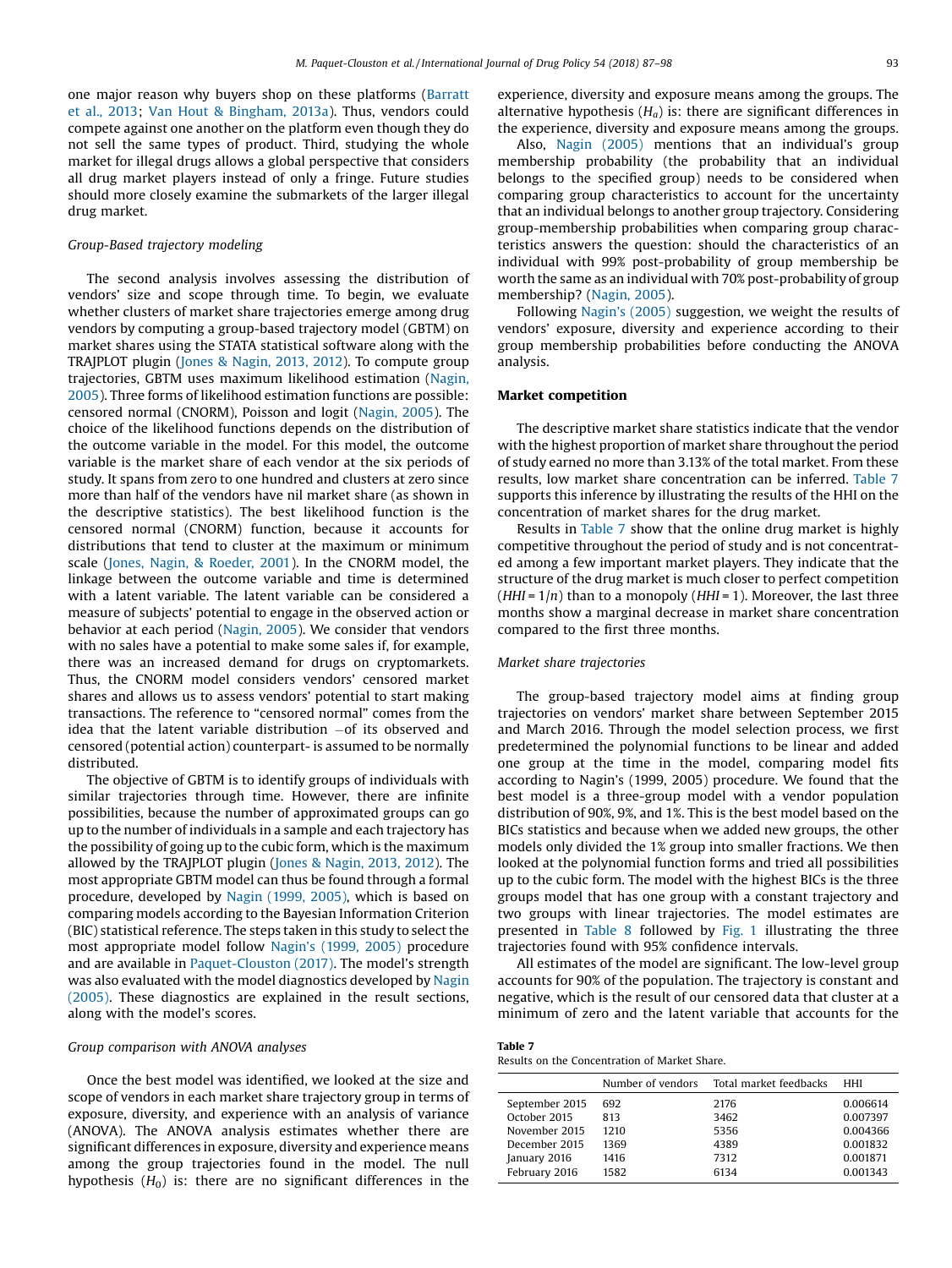# <span id="page-7-0"></span>Table 8

Results of the Group-based Trajectory Model on Vendors' Market Shares.

|                                 | Estimate   | SE    | P-value |
|---------------------------------|------------|-------|---------|
| Group 1                         |            |       |         |
| Intercept                       | $-0.039$   | 0.004 | 0.000   |
| Group 2                         |            |       |         |
| Intercept                       | 0.492      | 0.026 | 0.000   |
| Linear                          | $-0.057$   | 0.005 | 0.000   |
| Group 3                         |            |       |         |
| Intercept                       | 1.239      | 0.060 | 0.000   |
| Linear                          | $-0.072$   | 0.013 | 0.000   |
|                                 |            |       |         |
| Random Assignment Probabilities | $\pi$      | SE.   | P-value |
| Group 1                         | 90%        | 1.038 | 0.000   |
| Group 2                         | 9%         | 1.004 | 0.000   |
| Group 3                         | 1%         | 0.220 | 0.000   |
|                                 |            |       |         |
| <b>BIC</b>                      |            |       |         |
| $N = 7082$                      | $-1668.89$ |       |         |
| $N = 2479$                      | $-1664.69$ |       |         |

potential of vendors to start making some sales. The potential of vendors to start making sales is therefore negative. We see in Fig. 1 that this group represents vendors who make very few to no sales throughout the period of study. The mid-level group accounts for 9% of the population. Its intercept is positive at 0.49 and the slope is negative at  $-0.06$ . Fig. 1 places the mid-level group at the mid-range, making individually between 0 and 0.5% of the total market share. The high-level group accounts for 1% of the population and is composed of 25 vendors that were identified at some point across the six data collection periods. The intercept for the high-level group is positive, with vendors earning an average 1.24% of market shares at the beginning of the period. Fig. 1 shows that individual vendors in this group earn between 0.5 and 1.5% of the total market share throughout the period of study. All slopes are negative, suggesting that individual vendors earn, on average, less in proportion of the market's total sales. Looking at group statistics, we found that the low-level group averages 16% of market shares, the mid-level group averages 36% of market shares, and the high-level group averages 49% of market shares throughout the period of study.

Model diagnostics, such as the average posterior probability (AvePP) and the odds of correct classification (OCC), can be used to ensure the model fits the data, beyond the BIC statistical reference ([Nagin,](#page-11-0) 2005). The AvePP is an average of the posterior probability of group membership, which accounts for the probability that a vendor with a specific profile belongs to a specific trajectory group. Nagin's [\(2005\)](#page-11-0) personal rule of thumb for adequate AvePP is 70%. The AvePP in the model is 0.96 (SD = 0.24). 0.89 (SD = 0.22) and 0.97 (SD = 0.10) for the low, mid and high-level groups respectively. The three AvePPs greatly surpass Nagin's (2005) rule of thumb. Another diagnostic is the odds of correct classification (OCC). [Nagin](#page-11-0)  $(2005)$ Nagin's (2005) personal rule of thumb is OCC > 5. The OCCs for the mid-level  $(OCC = 81.81)$  and the high-level  $(OCC = 3233)$ groups are well above Nagin's criteria. However, the OCC for the low-level group (OCC = 2.67) is not. This may be explained by the fact that the group incorporates 90% of the population and the odds of being randomly assigned to this group are high. When OCC = 1, "the maximum probability rule has no predictive capacity beyond random chance" ([Nagin,](#page-11-0) 2005: 88). With an OCC at 2.67 and the low-level group accounting for 90% of the population, the predictive capacity of the OCC is beyond one, which is more than expected.

#### Size and scope of drug VENDORS' activities

Vendors' score on exposure, diversity and experience is compared below between each trajectory group. First, we conducted the ANOVA analysis on experience, diversity and exposure scores between the three groups for the six periods of study. We then conducted the same analysis, but with vendors' mean scores on experience, diversity and exposure for the whole period of study. The results were identical. For purposes of conciseness, we present in [Table](#page-8-0) 9 the results of the analysis based on vendors' mean scores for the six-month period.

For the exposure measure, the results of the ANOVA analysis illustrate that there are significant differences in exposure among the three groups. Vendors in the high-level group have more



Fig. 1. Group Trajectories of Vendors' Market Share.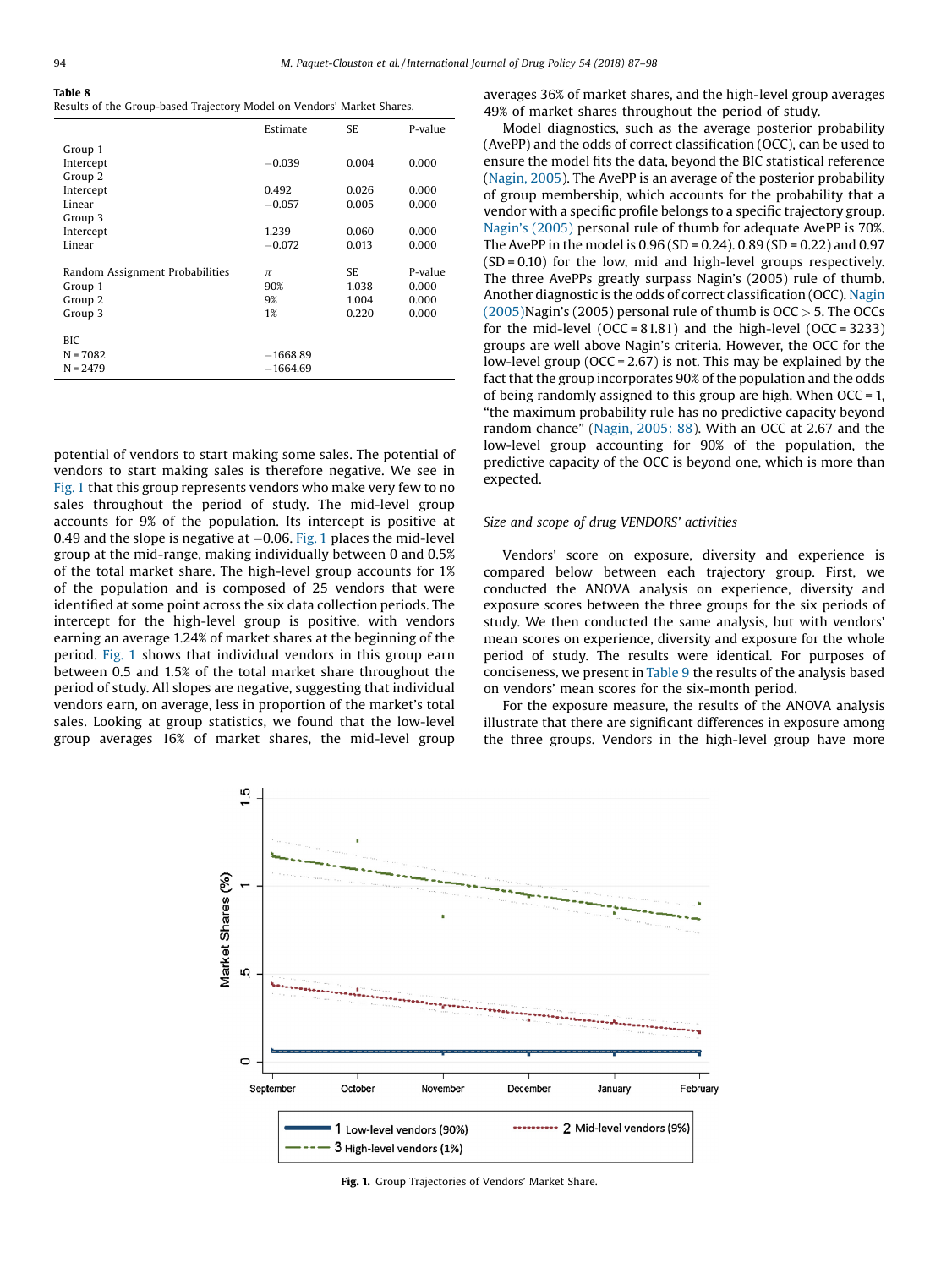|            | The Failed | The Fringe | The Established |         |       |       |       |  |
|------------|------------|------------|-----------------|---------|-------|-------|-------|--|
|            |            |            |                 |         |       |       |       |  |
|            | Group Mean | Group Mean | Group Mean      | F Ratio | $A-B$ | $A-C$ | $B-C$ |  |
| Exposure   | 10         | 20         | 38              | 65.62   | 0.000 | 0.000 | 0.000 |  |
| Diversity  | 0.22       | 0.25       | 0.22            | 1.78    | 0.173 | 0.961 | 0.896 |  |
| Experience | 105        | 135        | 167             | 15.38   | 0.000 | 0.001 | 0.187 |  |

| Table 9                                      |  |
|----------------------------------------------|--|
| Group Comparison on Vendors' Size and Scope. |  |

<span id="page-8-0"></span> $\pm$   $\pm$   $\pm$ 

exposure than vendors in the two other groups and vendors in the mid-level group have more exposure than vendors in the low-level group. Low-level vendors post, on average, 10 listings whereas mid-level vendors post, on average, 20 listings. High-level vendors surpass the other two groups and post, on average, 38 listings, which is almost twice as much as the mid-level and four times as much as the low-level vendors.

The results are not significant for the diversity measure and thus, we cannot say that there are significant differences in the means of the three groups. The low, mid and high-level vendors are not more or less diversified in terms of the types of drug listed. From the descriptive statistics, we found that most vendors were specialized. The third dimension of the size and scope of vendors is experience. The results of the one-way ANOVA analysis suggest that there are significant differences in the experience mean scores between the low-level vendors and the other two groups. There is, however, no significant difference in the experience mean score between the mid-level and the high-level vendors. High-level vendors have, on average,167 days of experience, whereas mid and low-level vendors have, on average, 105 and 135 days of experience. This illustrates that drug vendors on the market have, on average, less than six months of experience during the period of study.

#### Discussion

This study assesses market competition and the distribution of the size and scope of drug vendors' activities on Alphabay. HHI score findings on market competition suggest that this is a highly competitive environment. Consistent with [Soska](#page-11-0) and [Christin](#page-11-0) (2015), the results also show that most vendors reach minimal performance levels and that there is considerable inequality among them. The distribution of vendors' market share trajectories illustrates that only a small portion of vendors succeed in generating regular sales (referred to as the high-level vendors), whereas most vendors are relegated to being market spectators with almost zero sales. The experience measure also suggests that most vendors or, more precisely, most vendor profiles survive less than six months in the market. This may be due to the volatile nature of cryptomarkets, which requires that vendors reinitiate their profile whenever a platform shuts down (Soska & [Christin,](#page-11-0) 2015; [Décary-Hétu](#page-10-0) & Giommoni, 2017). Still, the high-level group stands out above less experienced competitors, while also having more exposure than the other groups by posting, on average, more listings. Finally, most vendors are specialized. Based on these findings, we assess below the structural challenges faced by cryptomarket drug vendors.

#### Competitive drug cryptomarkets

We found that the drug market is highly competitive on cryptomarkets. Competition may extend from low search, switch, and menu costs. Other online illegal markets hosted on discussion forums and chat rooms have been known to be driven by market dynamics and found to be competitive as well [\(Holt,](#page-10-0) 2013; [Holt](#page-10-0) & [Lampke,](#page-10-0) 2010; Yip et al., [2013](#page-11-0)). Cryptomarkets are even more sophisticated than discussion forums and chat rooms as they are designed to allow buyers to shop through listings and compare prices in a user-friendly manner [\(Christin,](#page-10-0) 2013; [Barratt,](#page-10-0) 2012). While the lack of advertising in traditional street markets makes it more difficult for customers to compare the prices of different products [\(Kleiman,](#page-10-0) 1991), customers in cryptomarkets can easily compare prices through advertised listings. Buyers' search costs are therefore decreased on cryptomarkets due to the efficient design of the platform. The benefits of such features were also raised in studies surveying cryptomarket buyers [\(Barratt](#page-10-0) et al., [2013](#page-10-0); Van Hout & [Bingham,](#page-11-0) 2013a,b). Also, vendors can instantly change their listing prices with no menu costs. Thus, just like licit online markets (Ellison & [Ellison,](#page-10-0) 2009; [Brynjolfsson](#page-10-0) et al., 2003; [Brynjolfsson](#page-10-0) & Smith, 2000), specific characteristics of cryptomarkets may foster competition.

Yet, we find that because drug cryptomarkets are a highly competitive environment, high-level vendors seem to advertise aggressively by posting many listings of the same drugs. Indeed, the results on the exposure of vendors illustrate that high-level vendors post many more listings than other vendors. The diversity measure also illustrates that most vendors adopt specialized selling profiles'. Combined, these results suggest that high-level vendors offer multiple listings of the same type of drugs, in different quantities or in different alternative products. A study on online markets found that in these virtual settings, customers seem to respond more to advertising than low prices ([Latcovich](#page-10-0) & [Smith,](#page-10-0) 2001). Also, large online vendors tend to invest more resources on advertising to prevent other niche vendors with smaller advertising budgets to conduct sales (Wang & [Zhang,](#page-11-0) [2015](#page-11-0)). Aggressive advertising by high-level cryptomarket vendors could be a strategy to help them maintain their position in the market while pushing out smaller vendors. Such an advertising strategy could explain why the drug market is highly unequal, with only a few vendors making sales and the majority of them acting as mere spectators in the market. The arid economic environment found in our results could also emerge from high barriers to entry and barriers to sales found on cryptomarkets, as explained below.

# Barriers to entry and barriers to sales

Research on street markets suggests that entering drug markets as a vendor is easy because there are few barriers to entry either at low or high levels of drug dealing [\(Bouchard,](#page-10-0) 2007; Reuter & [Haaga,](#page-11-0) [1989](#page-11-0)). On cryptomarkets, however, one may argue that drug vendors also face limited barriers to entry insofar as they can easily register on a cryptomarket and begin posting drug listings. According to what is advertised on the site, vendor registration on Alphabay costs \$200 (US), which can be considered minimal. However, vendors still need to gain knowledge of how the marketplace and the technologies related to it work in order to successfully conceal their identity. Moreover, they need to learn how to successfully conceal and ship the product without attracting attention from law enforcement agencies. Altogether,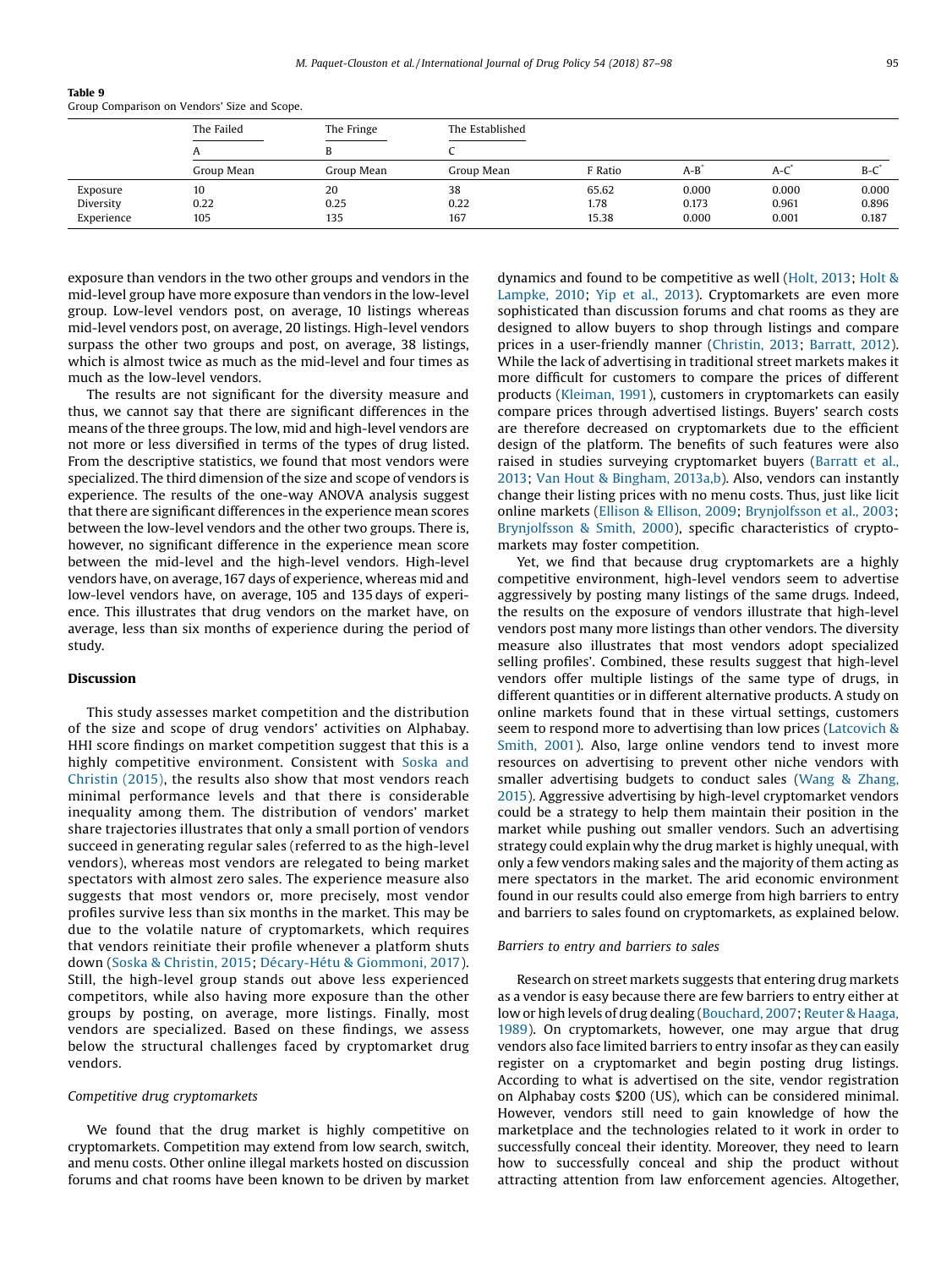these challenges can result in high barriers to entry. Also, when advertising their products, vendors are active in drug supply, but supplying does not guarantee that they will conduct actual sales. Indeed, our results indicate that most vendors who post drug listings on cryptomarkets do not make any sales. This suggests that such drug vendors also face barriers to sales. This results in a topheavy market environment, in which a high number of start-up firms compete only at minimal performance levels and only a few vendors achieve some level of establishment.

Barriers to sales may be due to buyers' tendency to avoid the risks of transaction failures in online markets and opt for safer and reputable suppliers. Moreover, online licit buyers are known to be willing to pay higher prices to reputable vendors for products with strong branding (Smith & [Brynjolfsson,](#page-11-0) 2001). In cryptomarkets, the risks associated with conducting a transaction are greater than in online legal markets due to the anonymity of market participants [\(Wehinger,](#page-11-0) 2011; Yip et al., [2013\)](#page-11-0). Anonymity features of online drug transactions may exacerbate the tendency of buyers to favor branding and reputation over prices to minimize their risk of transaction failures. Buyers have indeed reported to carefully choose the vendors with whom they conduct business (Van [Hout](#page-11-0) & [Bingham,](#page-11-0) 2013a). High and mid-level vendors were found to be more experienced than low-level vendors. Buyers could likely perceive experience as an important characteristic of vendor reliability and credibility. Such a characteristic cannot be faked and can only be acquired through time, and most vendors entering the market do not benefit from the luxury of time. This means that even though markets are volatile (Soska & [Christin,](#page-11-0) 2015; [Décary-](#page-10-0)Hétu & [Giommoni,](#page-10-0) 2017), the experience signal on vendors' profile could still be quite important. Altogether, the high barriers to entry and barriers to sales may greatly increase vendors' challenges to sell online and could explain their limited size and scope.

# Limited size and scope of cryptomarket drug vendors' activities

Throughout the study, we also found that the online size and scope of cryptomarket drug vendors are small. At the individual level, product diversification is low, experience is short, and market shares do not raise above 3%. Much of the explanation that accounts for the small size and scope of vendors' activities is likely due to the embeddedness of cryptomarket drug vendors in the physical world. Even though many transactions are conducted online, the products being sold still need to be produced or bought, packaged, and shipped. Drug vendors must therefore perform offline activities when selling on cryptomarkets, making their virtual world business directly reliant on physical illegal drug markets. Offline activities will most likely remain small in size and scope due to the risky and extra-legal environment in which they are undertaken ([Reuter,](#page-11-0) 1983). For cryptomarket drug vendors, expansion and diversification would require an increase in laborintensive offline activities. Packaging and shipping activities especially require extensive management by vendors to prevent detection. Thus, vendors who sell drugs online most likely face the same constraints as traditional drug dealers.

There is a possibility that vendors play an intermediary role in which they advertise drugs and when they conduct a sale, they buy from another vendor and require the package to be shipped to the buyer's address. In this case, they would not need to conduct offline activities. However, someone down the chain would still need to package and ship the product, facing the driving forces of product illegality.

Moreover, negative market share trajectories were identified even though drug sales increased during the period of study. This does not mean that vendors made fewer sales, but instead that they earned gradually less in proportion to the size of the market. Cryptomarkets for illicit drugs therefore face limits to growth because most participants need to deal with the consequences of product illegality which are similar to those of traditional street markets and limit their selling capacities.

The small size and scope of vendors' activities may also be due to vendors' reliance on independent actors. Most of the drug distribution is subcontracted to legal postal services which participate unwillingly in drug distribution. To some extent, these services control the packages that flow through their network and they would likely notice the suspicious activities of relatively large vendors. Vendors can also use drop shipping for package delivery. [Aldridge](#page-10-0) and Askew (2017) found evidence of this technique on cryptomarket's forums. However, even with this technique, vendors would still rely on a subcontracted third-party for delivering their products. Moreover, the extent to which the third-party can quickly and efficiently deliver the product, without using postal services, is unknown. Vendors must also rely on the platforms for their revenues and advertising insofar as cryptomarket administrators are responsible for designing and maintaining the marketplace, establishing secure payment systems, and reaching the largest possible customer base. Cryptomarkets provide a service that is cost efficient for drug vendors, but over which vendors have no control. Dysfunctionalities in cryptomarket features (e.g., compromised escrow payment), as well as scam exits from administrators, and law enforcement shut-downs can abruptly terminate the activities of drug vendors. Such problems have been documented in the past (Soska & [Christin,](#page-11-0) 2015) and they prevent vendor profiles from developing experience signals; and consequently, growing drug vendors' illicit business over time.

#### Conclusion and policy implications

This study illustrates how cryptomarket drug dealing is consistent with Reuter's assessment of illegal markets and the consequences of product illegality. Most cryptomarket drug vendors have a limited online size and scope, small market shares, little experience, and limited diversity. This could be a consequence of the drug cryptomarkets' challenging structural features. The combination of opposing features shapes the competitive, yet top-heavy market that emerges from our analysis. Such features are marked by: 1) a relatively open setting, yet with high barriers to entry and barriers to sales; 2) high advertising opportunities, yet high constraints extending from anonymity and the need, in most cases, to participate in the street market to complete one's role as a supplier; and 3) the potential to reach a large pool of consumers, while not controlling part of the supply process, such as mail delivery. This creates an arid environment for cryptomarket drug vendors to conduct business.

Yet, despite these challenges, the resilience of drug cryptomarkets is impressive (Soska & [Christin,](#page-11-0) 2015). Such resilience could emerge from the idea that these platforms are more than an economic market: they host a living community that shares a marginal subculture. Cryptomarket participants use these platforms not only for economic purposes, but also to openly discuss stigmatized behaviors, such as drug consumption experiences ([Maddox](#page-10-0) et al., 2016; Van Hout & [Bingham,](#page-11-0) 2013a,b, 2014). The resilience could also be explained by vendors not respecting a profit maximizing behavior. Some studies have found that drug vendors sell to cover their own drug use ([Sandberg,](#page-11-0) 2012b), to help friends [\(Sandberg,](#page-11-0) 2012a, 2012b) or want to stay small to stay in line with their anti-capitalist values [\(Hammersvik](#page-10-0) et al., 2012).

Moreover, the results of this study open the discussion toward the relative importance of these platforms for more general illegal drug markets. It shows that the number of listings -the amount of products and services offered- is not a good proxy to assess the size of a cryptomarket, since most vendors do not conduct any sales. Thus, policy makers should consider these findings when assessing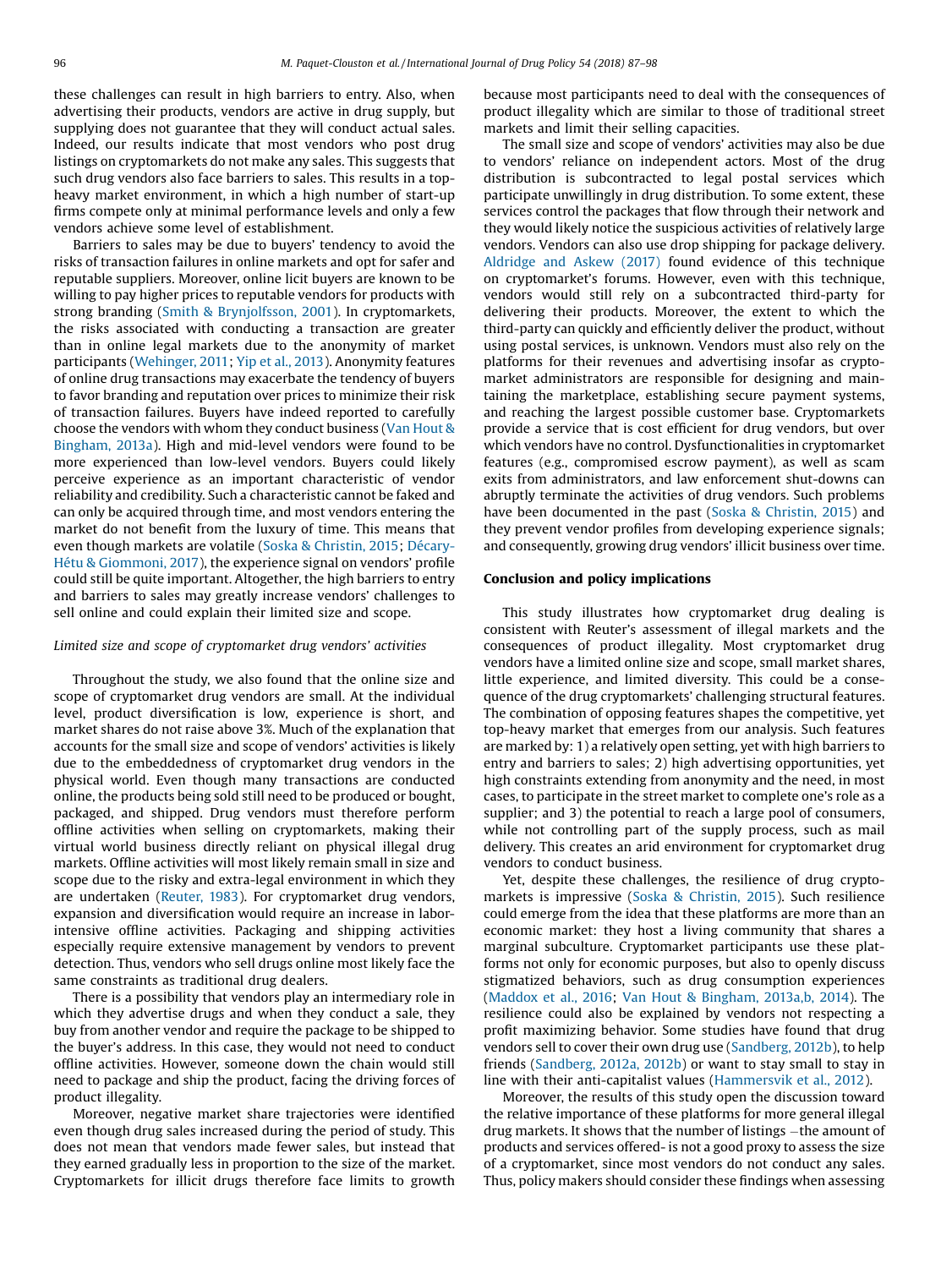<span id="page-10-0"></span>the importance of cryptomarket platforms relative to the global drug trade. Just as an increase in the number of arrests does not mean that crime levels are rising, an increase in the number of listings does not mean that cryptomarket activities are on the rise. Specific data on sales will always trump the number of listings.

Also, this study finds that drug vendors face many challenges while selling online which limits their business expansion. Conducting successful sales online is not an easy endeavor as only few vendors manage to conduct constant sales through time. This implies that large vendors could be targeted to disrupt the cryptomarket ecosystem. Given the large proportion of sales that cluster around a few vendors, it is likely that many buyers are also clustered around these same vendors. Buyers may be more reticent to continue to purchase online when their main supplier is taken down by law enforcement. Yet, due to the high degree of competitiveness, targeting high-level vendors may only create an opening for middle and low-level vendors to replace the arrested vendors. This is reminiscent of a tournament setting where leaders are inevitably replaced by others looking to profit from a leadership position (Levitt & Venkatesh, 2000; Lazear & Rosen 1981). Policy makers may therefore be more effective at disrupting cryptomarkets by removing the desire of individuals to become leaders in this community. One way of achieving this is by damaging vendors' reputation and the trust in the online ecosystem. However, the potential harm-minimizing effects of cryptomarkets on health and transnational conflicts should be considered before doing so (Aldridge, Stevens, & Barratt, 2017). Also, it is likely that offenders will adapt to these disruptions, finding ways to improve the trust and reputation mechanisms established in these marketplaces.

Finally, regulators and policy makers reading this study now possess a better idea of the economic inner working of cryptomarket, which can lead to better-informed decisions on the matter.

# Conflict interests

The authors declared no potential conflict of interest with respect to the research, authorship, and/ or publication of this article.

#### Funding

The authors received no financial support for the research, authorship, and/or publication of this article.

#### References

- Adler, P. A. (1993). Wheeling and dealing: An [ethnography](http://refhub.elsevier.com/S0955-3959(18)30003-3/sbref0005) of an upper-level drug dealing and smuggling [community](http://refhub.elsevier.com/S0955-3959(18)30003-3/sbref0005). New York: Columbia University Press.
- Agresti, A., & Agresti, B. F. (1978). Statistical analysis of [qualitative](http://refhub.elsevier.com/S0955-3959(18)30003-3/sbref0010) variation. Sociological [Methodology](http://refhub.elsevier.com/S0955-3959(18)30003-3/sbref0010), 9, 204–237. Aldridge, J., & Askew, R. (2017). Delivery dilemmas: How drug [cryptomarket](http://refhub.elsevier.com/S0955-3959(18)30003-3/sbref0015) users
- identify and seek to reduce their risk of detection by law [enforcement.](http://refhub.elsevier.com/S0955-3959(18)30003-3/sbref0015) [International](http://refhub.elsevier.com/S0955-3959(18)30003-3/sbref0015) Journal of Drug Policy, 41, 101–109.
- Aldridge, J., & [Décary-Hétu,](http://refhub.elsevier.com/S0955-3959(18)30003-3/sbref0020) D. (2014). Not an 'Ebay for drugs': The cryptomarket 'Silk road' as a paradigm shifting criminal [innovation](http://refhub.elsevier.com/S0955-3959(18)30003-3/sbref0020). [Available at SSRN 2436643]. Aldridge, J., & [Décary-Hétu,](http://refhub.elsevier.com/S0955-3959(18)30003-3/sbref0025) D. (2016). Hidden wholesale: The drug diffusing
- capacity of online drug [cryptomarkets.](http://refhub.elsevier.com/S0955-3959(18)30003-3/sbref0025) International Journal of Drug Policy, 35, 7– [15.](http://refhub.elsevier.com/S0955-3959(18)30003-3/sbref0025)
- Aldridge, J., Stevens, A., & Barratt, M. J. (2017). Will growth in [cryptomarket](http://refhub.elsevier.com/S0955-3959(18)30003-3/sbref0030) drug buying increase the harms of illicit drugs? [Addiction](http://refhub.elsevier.com/S0955-3959(18)30003-3/sbref0030).
- Barratt, M. J., Ferris, J. A., & [Winstock,](http://refhub.elsevier.com/S0955-3959(18)30003-3/sbref0035) A. R. (2013). Use of silk road, the online drug [marketplace,](http://refhub.elsevier.com/S0955-3959(18)30003-3/sbref0035) in the United Kingdom, Australia and the United States. Addiction, 109(5), 774–[783.](http://refhub.elsevier.com/S0955-3959(18)30003-3/sbref0035)
- Barratt, M. J., Ferris, J. A., & Winstock, A. R. (2016). Safer scoring? [Cryptomarkets,](http://refhub.elsevier.com/S0955-3959(18)30003-3/sbref0040) social supply and drug market violence. [International](http://refhub.elsevier.com/S0955-3959(18)30003-3/sbref0040) Journal of Drug Policy, 35, [24](http://refhub.elsevier.com/S0955-3959(18)30003-3/sbref0040)–31.
- Barratt, M. J. (2012). Silk road: EBay for drugs. [Addiction](http://refhub.elsevier.com/S0955-3959(18)30003-3/sbref0045), 107(3)[683–683.
- Bouchard, M., & Morselli, C. (2014). [Opportunistic](http://refhub.elsevier.com/S0955-3959(18)30003-3/sbref0050) structures of organized crime. In L. Paoli (Ed.), The oxford [handbook](http://refhub.elsevier.com/S0955-3959(18)30003-3/sbref0050) of organized crime, New York: Oxford [University](http://refhub.elsevier.com/S0955-3959(18)30003-3/sbref0050) Press.
- [Bouchard,](http://refhub.elsevier.com/S0955-3959(18)30003-3/sbref0055) M. (2007). On the resilience of illegal drug markets. Global Crime, 8(4), [325](http://refhub.elsevier.com/S0955-3959(18)30003-3/sbref0055)–344.
- [Brynjolfsson,](http://refhub.elsevier.com/S0955-3959(18)30003-3/sbref0060) E., & Smith, M. D. (2000). Frictionless commerce? A comparison of internet and [conventional](http://refhub.elsevier.com/S0955-3959(18)30003-3/sbref0060) retailers. Management Science, 46(4), 563–585.
- [Brynjolfsson,](http://refhub.elsevier.com/S0955-3959(18)30003-3/sbref0065) E., Smith, M., & Yu Hu, D. (2003). Consumer surplus in the digital economy: [Estimating](http://refhub.elsevier.com/S0955-3959(18)30003-3/sbref0065) the value of increased product variety at online booksellers. [Management](http://refhub.elsevier.com/S0955-3959(18)30003-3/sbref0065) Science, 49(11), 1580–1596.
- Cambini, C., Meccheri, N., & Virginia, S. (2011). [Competition,](http://refhub.elsevier.com/S0955-3959(18)30003-3/sbref0070) efficiency and market structure in online digital markets. An overview and policy [implications.](http://refhub.elsevier.com/S0955-3959(18)30003-3/sbref0070) European Review of Industrial [Economics](http://refhub.elsevier.com/S0955-3959(18)30003-3/sbref0070) and Policy, 2, 1–27.
- Christin, N. (2013). Traveling the silk road: A [measurement](http://refhub.elsevier.com/S0955-3959(18)30003-3/sbref0075) analysis of a large anonymous online [marketplace.](http://refhub.elsevier.com/S0955-3959(18)30003-3/sbref0075) Proceedings of the 22nd international conference on world wide web. [international](http://refhub.elsevier.com/S0955-3959(18)30003-3/sbref0075) world wide web conferences[ISBN: 978–1-4503– [20351:](http://refhub.elsevier.com/S0955-3959(18)30003-3/sbref0075) 213–224].
- Chu, B., Holt, T. J., & Ahn, G. J. (2010). Examining the creation, [distribution,](http://refhub.elsevier.com/S0955-3959(18)30003-3/sbref0080) and function of malware online. [Washington,](http://refhub.elsevier.com/S0955-3959(18)30003-3/sbref0080) DC: National Institute of Justice.
- Clay, K., Krishnan, R., & Wolff, E. (2001). Prices and price [dispersion](http://refhub.elsevier.com/S0955-3959(18)30003-3/sbref0085) on the web: Evidence from the online book industry. The Journal of Industrial [Economics](http://refhub.elsevier.com/S0955-3959(18)30003-3/sbref0085), 49 (4), 521–[539.](http://refhub.elsevier.com/S0955-3959(18)30003-3/sbref0085)
- Décary-Hétu, D., & Aldridge, A. (2015). [DATACRYPTO:](http://refhub.elsevier.com/S0955-3959(18)30003-3/sbref0090) A dark net crawler and scraper. Montreal, Quebec: [University](http://refhub.elsevier.com/S0955-3959(18)30003-3/sbref0090) of Montreal.
- [Décary-Hétu,](http://refhub.elsevier.com/S0955-3959(18)30003-3/sbref0095) D., & Eudes, M. (2015). Partenariats criminels au sein déun forum de carding: alli's, rivaux ou escrocs? Étude de [léutilisation](http://refhub.elsevier.com/S0955-3959(18)30003-3/sbref0095) déidentit's virtuelles multiples. Revue [internationale](http://refhub.elsevier.com/S0955-3959(18)30003-3/sbref0095) de criminologie et de police technique scientifique, 68(3), [299](http://refhub.elsevier.com/S0955-3959(18)30003-3/sbref0095)–314.
- [Décary-Hétu,](http://refhub.elsevier.com/S0955-3959(18)30003-3/sbref0100) D., & Giommoni, L. (2017). Do police crackdowns disrupt drug [cryptomarkets?](http://refhub.elsevier.com/S0955-3959(18)30003-3/sbref0100) A longitudinal analysis of the effects of Operation Onymous. Crime, Law and Social [Change](http://refhub.elsevier.com/S0955-3959(18)30003-3/sbref0100), 67(1), 55–75.
- Décary-Hétu, D., [Paquet-Clouston,](http://refhub.elsevier.com/S0955-3959(18)30003-3/sbref0105) M., & Aldridge, J. (2016). Going international? risk taking by [cryptomarket](http://refhub.elsevier.com/S0955-3959(18)30003-3/sbref0105) drug vendors. International Journal of Drug Policy, 35, [69](http://refhub.elsevier.com/S0955-3959(18)30003-3/sbref0105)–76.
- [Desroches,](http://refhub.elsevier.com/S0955-3959(18)30003-3/sbref0110) F. (2007). Research on upper level drug trafficking: A review. Journal of Drug [Issues](http://refhub.elsevier.com/S0955-3959(18)30003-3/sbref0110), 37(4), 827–844.
- Diallo, A., & Tomek, G. (2015). The [interpretation](http://refhub.elsevier.com/S0955-3959(18)30003-3/sbref0115) of HH-Index output value when used as mobile market [competitiveness](http://refhub.elsevier.com/S0955-3959(18)30003-3/sbref0115) indicator. International Journal of Business and [Management](http://refhub.elsevier.com/S0955-3959(18)30003-3/sbref0115), 10(12), 48–53.
- Dingledine, R., Mathewson, N., & Syverson, P. (2004). Tor: The [second-generation](http://refhub.elsevier.com/S0955-3959(18)30003-3/sbref0120) onion router. [Washington](http://refhub.elsevier.com/S0955-3959(18)30003-3/sbref0120) DC: Naval Research Lab.
- Dorian, O. P., Ryan, M., & [Weatherston,](http://refhub.elsevier.com/S0955-3959(18)30003-3/sbref0125) C. R. (2007). Measuring competitive balance in professional team sports using the Herfi[ndahl-Hirschman](http://refhub.elsevier.com/S0955-3959(18)30003-3/sbref0125) index. Review of Industrial [Organization](http://refhub.elsevier.com/S0955-3959(18)30003-3/sbref0125), 31(4), 289–302.
- Elberse, A. (2008). Should you invest in the long tail? Harvard [Business](http://refhub.elsevier.com/S0955-3959(18)30003-3/sbref0130) Review, 86(7/ [8\),](http://refhub.elsevier.com/S0955-3959(18)30003-3/sbref0130) 1–11.
- Ellison, G., & Ellison, S. F. (2009). Search, [obfuscation,](http://refhub.elsevier.com/S0955-3959(18)30003-3/sbref0135) and price elasticities on the internet. [Econometrica](http://refhub.elsevier.com/S0955-3959(18)30003-3/sbref0135), 77(2), 427–452.
- Guerette, R. T., & Bowers, K. J. (2009). Assessing the extent of crime [displacement](http://refhub.elsevier.com/S0955-3959(18)30003-3/sbref0140) and diffusion of benefits: A review of situational crime prevention [evaluations.](http://refhub.elsevier.com/S0955-3959(18)30003-3/sbref0140) [Criminology](http://refhub.elsevier.com/S0955-3959(18)30003-3/sbref0140), 47(4), 1331–1368.
- [Hammersvik,](http://refhub.elsevier.com/S0955-3959(18)30003-3/sbref0145) E., Sandberg, S., & Pedersen, W. (2012). Why small-scale cannabis growers stay small: Five [mechanisms](http://refhub.elsevier.com/S0955-3959(18)30003-3/sbref0145) that prevent small-scale growers from going large scale. [International](http://refhub.elsevier.com/S0955-3959(18)30003-3/sbref0145) Journal of Drug Policy, 23(6), 458–464.
- Hindriks, J., & Myles, G. (2006). [Intermediate](http://refhub.elsevier.com/S0955-3959(18)30003-3/sbref0150) public economics. London: The MIT [Press](http://refhub.elsevier.com/S0955-3959(18)30003-3/sbref0150).
- Holt, T. J., & Lampke, E. (2010). [Exploring](http://refhub.elsevier.com/S0955-3959(18)30003-3/sbref0155) stolen data markets online: Products and market forces. [Criminal](http://refhub.elsevier.com/S0955-3959(18)30003-3/sbref0155) Justice Studies, 23(1), 33–50.
- Holt, T. J. (2013). Examining the forces shaping [cybercrime](http://refhub.elsevier.com/S0955-3959(18)30003-3/sbref0160) markets online. Social Science [Computer](http://refhub.elsevier.com/S0955-3959(18)30003-3/sbref0160) Review, 31(2), 165–177.
- Jacobs, B. A. (1999). Dealing crack: The social world of [streetcorner](http://refhub.elsevier.com/S0955-3959(18)30003-3/sbref0165) selling. Texas: North Eastern [University](http://refhub.elsevier.com/S0955-3959(18)30003-3/sbref0165) Press.
- Jones, B. L., & Nagin, D. S. (2012). A Stata plugin for estimating group-based trajectory models. [Available at: <http://repository.cmu.edu/heinzworks/406/>].
- Jones, B. L., & Nagin, D. S. (2013). A note on a Stata plugin for estimating [group-based](http://refhub.elsevier.com/S0955-3959(18)30003-3/sbref0175) trajectory models. [Sociological](http://refhub.elsevier.com/S0955-3959(18)30003-3/sbref0175) Methods & Research, 4(2), 1-6.
- Jones, B. L., Nagin, D. S., & Roeder, K. (2001). A SAS [procedure](http://refhub.elsevier.com/S0955-3959(18)30003-3/sbref0180) based on mixture models for estimating [developmental](http://refhub.elsevier.com/S0955-3959(18)30003-3/sbref0180) trajectories. Sociological Methods & [Research](http://refhub.elsevier.com/S0955-3959(18)30003-3/sbref0180), 29(3), 374–393.
- Kleiman, M. A. R. (1991). [Modelling](http://refhub.elsevier.com/S0955-3959(18)30003-3/sbref0185) drug markets. National Institute of Justice. [Project No. [89-U-CX-0001:](http://refhub.elsevier.com/S0955-3959(18)30003-3/sbref0185) 248p].
- Kruithof, K., Aldridge, J., [Décary-Hétu,](http://refhub.elsevier.com/S0955-3959(18)30003-3/sbref0190) D., Sim, M., Dujso, E., & Hoorens, S. (2016). [Internet-facilitated](http://refhub.elsevier.com/S0955-3959(18)30003-3/sbref0190) drugs trade. RAND Europe research report. 203p.
- [Latcovich,](http://refhub.elsevier.com/S0955-3959(18)30003-3/sbref0195) S., & Smith, H. (2001). Pricing, sunk costs, and market structure online: Evidence from book retailing. Oxford Review of [Economic](http://refhub.elsevier.com/S0955-3959(18)30003-3/sbref0195) Policy, 17(2), 217–234.
- Lazear, E. P., & Rosen, S. (1981). Rank-order [tournaments](http://refhub.elsevier.com/S0955-3959(18)30003-3/sbref0200) as optimum labor [contracts.](http://refhub.elsevier.com/S0955-3959(18)30003-3/sbref0200) Journal of Political Economy, 89(5), 841–864. Levitt, S. D., & Venkatesh, S. A. (2000). An economic analysis of a [drug-selling](http://refhub.elsevier.com/S0955-3959(18)30003-3/sbref0205) gang's
- finances. The Quarterly Journal of [Economics](http://refhub.elsevier.com/S0955-3959(18)30003-3/sbref0205), 115(3), 755–789.
- Maddox, A., Barratt, M. J., Allen, M., & Lenton, S. (2016). [Constructive](http://refhub.elsevier.com/S0955-3959(18)30003-3/sbref0210) activism in the dark web: [Cryptomarkets](http://refhub.elsevier.com/S0955-3959(18)30003-3/sbref0210) and illicit drugs in the digital 'demimonde'. Information, [Communication](http://refhub.elsevier.com/S0955-3959(18)30003-3/sbref0210) & Society, 19(1), 111-126.
- Martin, J. (2014a). Drugs on the dark net: How [cryptomarkets](http://refhub.elsevier.com/S0955-3959(18)30003-3/sbref0215) are transforming the global trade in illicit drugs. London: Palgrave [Macmillan.](http://refhub.elsevier.com/S0955-3959(18)30003-3/sbref0215)
- Martin, J. (2014b). Lost on the silk road: Online drug [distribution](http://refhub.elsevier.com/S0955-3959(18)30003-3/sbref0220) and the '[Cryptomarket](http://refhub.elsevier.com/S0955-3959(18)30003-3/sbref0220)'. Criminology and Criminal Justice, 14(3), 351–367.